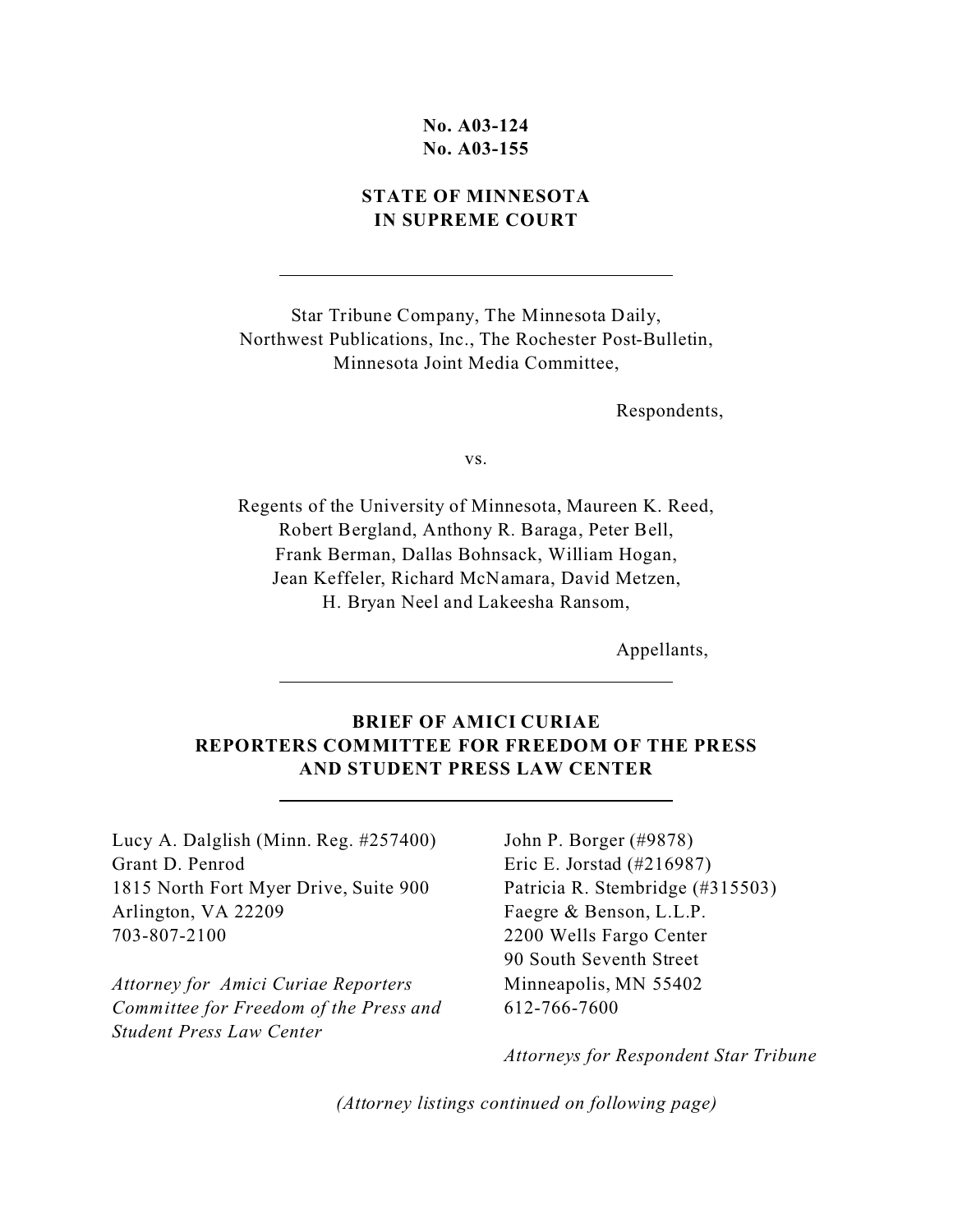Mark Anfinson, Esq. (#2744) Lake Calhoun Professional Building 3109 Hennepin Avenue South Minneapolis, MN 55408 612-827-3564

*Attorney for Respondents The Minnesota Daily, The Rochester Post-Bulletin and Minnesota Joint Media Committee*

Paul R. Hannah, Esq. (#40502) 2625 U.S. Bank Center 101 East Fifth Street Saint Paul, Minnesota 55101 651-223-5525

*Attorney for Respondent Northwest Publications, Inc.*

Mark B. Rotenberg Lorie S. Gildea (#233961) Office of the General Counsel University of Minnesota 360 McNamara Alumni Center 200 Oak Street S.E. Minneapolis, MN 55455 612-624-4100

*Attorneys for Petitioner*

John E. Simonett (#0101230) Clifford M. Greene (#0037436) John M. Baker (#0174403) Green Espel, P.L.L.P. 200 South Sixth Street, Suite 1200 Minneapolis, MN 55402 612-373-0830

*Attorneys for Petitioner*

Kent G. Harbison (#41154) Nathan J. Hartshorn (#320602) Fredrikson & Byron, P.A. 4000 Pillsbury Center 200 South Sixth Street Minneapolis, MN 55402 612-492-7119

*Attorney for John Doe Amicus Curiae*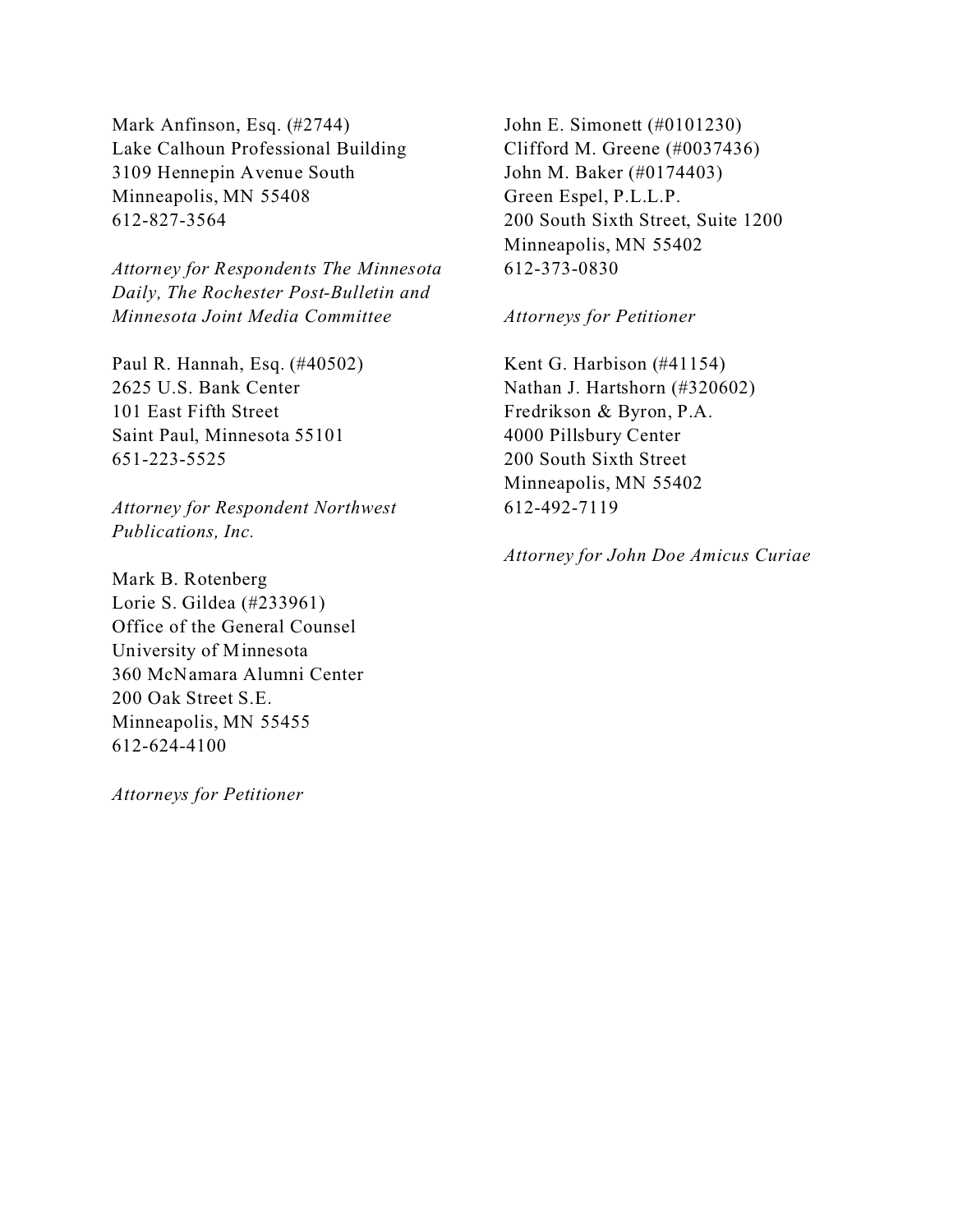# **TABLE OF CONTENTS**

| I.   |                                                                         | The Public Interest in Disclosure of Finalists' Names Outweighs Other                                                         |  |  |
|------|-------------------------------------------------------------------------|-------------------------------------------------------------------------------------------------------------------------------|--|--|
|      | A.                                                                      | The Public Has a Compelling Interest in Open Government  3                                                                    |  |  |
|      | <b>B.</b>                                                               | Applicants for Public Office Have A Minimal Privacy Interest in                                                               |  |  |
|      | $\mathcal{C}.$                                                          | The Interest in Attracting Candidates Who Want Their Names<br>Concealed is Outweighed by the Interest in Open Government 7    |  |  |
| II.  | The Majority of States Apply Their Open Government Laws to Universities |                                                                                                                               |  |  |
|      | A.                                                                      | Other States with Constitutionally Created University Boards Have<br>Applied Open Government Laws to Presidential Searches  9 |  |  |
|      | <b>B.</b>                                                               | Other States Have Applied Open Government Laws to<br>Constitutionally Created University Boards in Contexts other than        |  |  |
|      | $\mathcal{C}$ .                                                         | The Michigan Decision Should Not Be Followed by This Court . 16                                                               |  |  |
| III. |                                                                         | The Minnesota Constitution Provides for a Balance Between Board of                                                            |  |  |
|      |                                                                         |                                                                                                                               |  |  |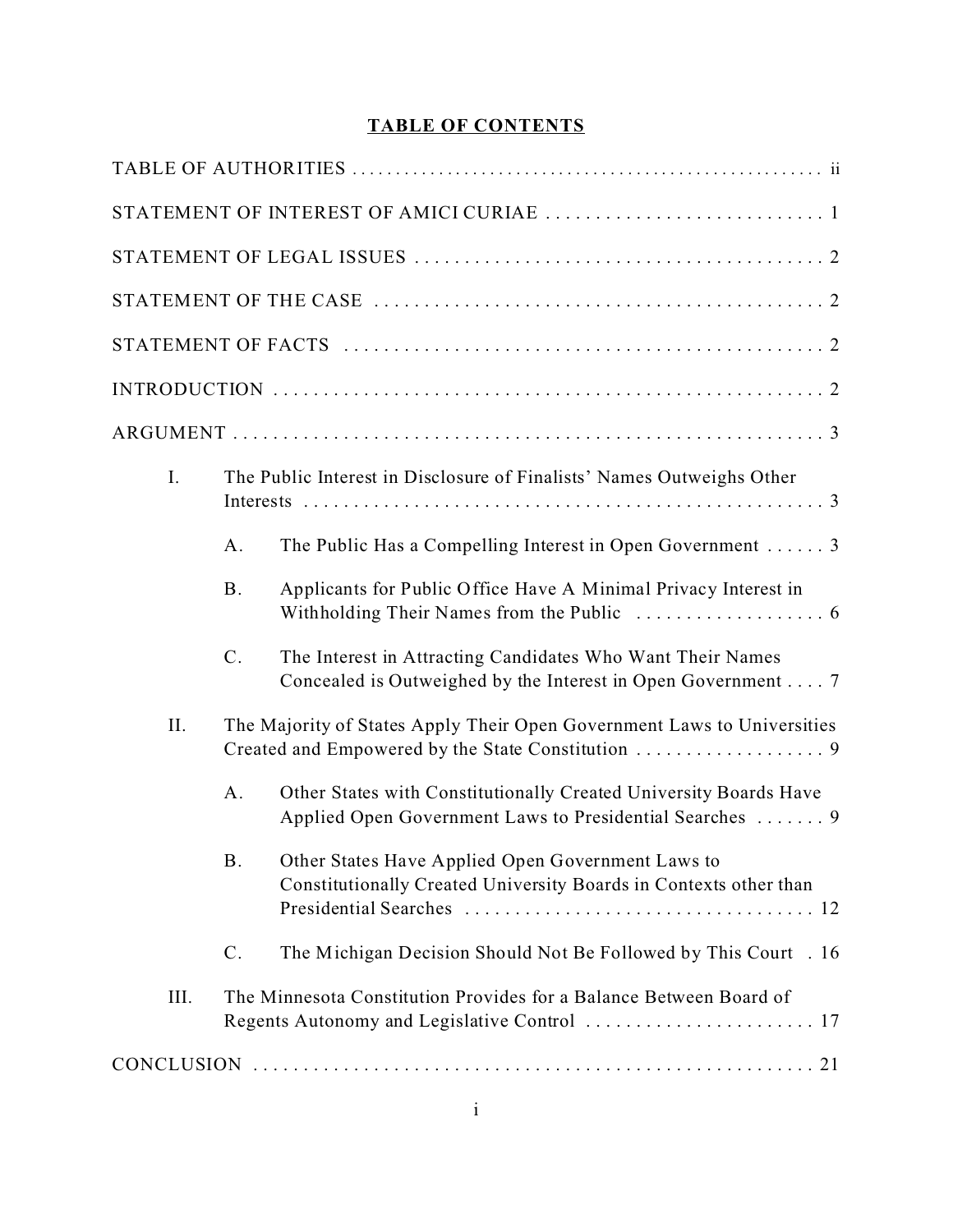# **TABLE OF AUTHORITIES**

# **Minnesota Cases:**

| Fanning v. University of Minnesota,                                                   |
|---------------------------------------------------------------------------------------|
|                                                                                       |
| Kobluck v. Regents of the University of Minnesota,                                    |
| No. C8-97-2264, 1998 WL 297525 (Minn. Ct. App. June 9, 1998)  20, 21                  |
| The Minnesota Daily v. The University of Minnesota,                                   |
|                                                                                       |
| Prior Lake American v. Mader,                                                         |
|                                                                                       |
| Regents of the University of Minnesota v. Lord,                                       |
|                                                                                       |
| State ex rel. University of Minnesota v. Chase,                                       |
|                                                                                       |
| Winberg v. University of Minnesota,                                                   |
|                                                                                       |
| Zahavy v. University of Minnesota,                                                    |
|                                                                                       |
| <b>Other State Cases:</b>                                                             |
| Alaska Community Colleges' Federation of Teachers v. University of Alaska,            |
|                                                                                       |
| Animal Legal Defense Fund, Inc. v. Institutional Animal Care and Use Committee of the |
| University of Vermont,                                                                |
|                                                                                       |
| Arizona Board of Regents v. Phoenix Newspapers, Inc.,                                 |
|                                                                                       |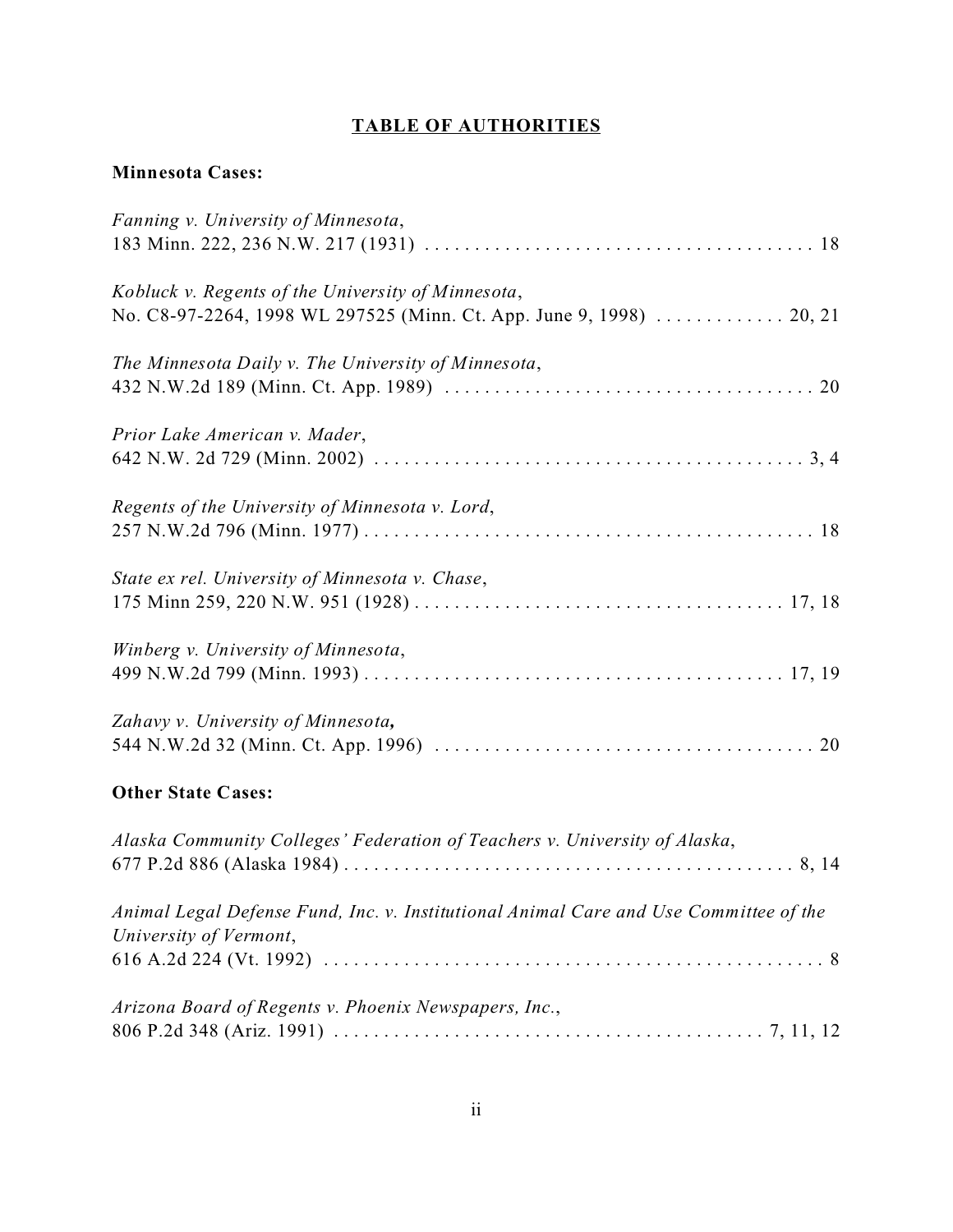| Arkansas Gazette Co. v. Pickens,                                                                          |
|-----------------------------------------------------------------------------------------------------------|
| Auburn University v. The Advertiser Co.,<br>No. 1002096, So.2d _, 2003 WL 21205832 (Ala. May 23, 2003) 11 |
| Birmingham News Co. v. Bartlett,                                                                          |
| Board of Regents of the University System of Georgia v. The Atlanta Journal,                              |
| Board of Trustees of State Institutions of Higher Learning v. Mississippi Publishers<br>Corp.             |
| Carl v. Board of Regents of the University of Oklahoma,                                                   |
| Carter v. Alaska Public Employees Association,                                                            |
| Cathcart v. Anderson,                                                                                     |
| Charlier v. Corum,                                                                                        |
| Connell v. Kersey,                                                                                        |
| Dawson v. State Compensation Insurance Authority,                                                         |
| Del Papa v. The Board of Regents of the University and Community College System of<br>Nevada,             |
| DTH Publishing Corp. v. The University of North Carolina,                                                 |
|                                                                                                           |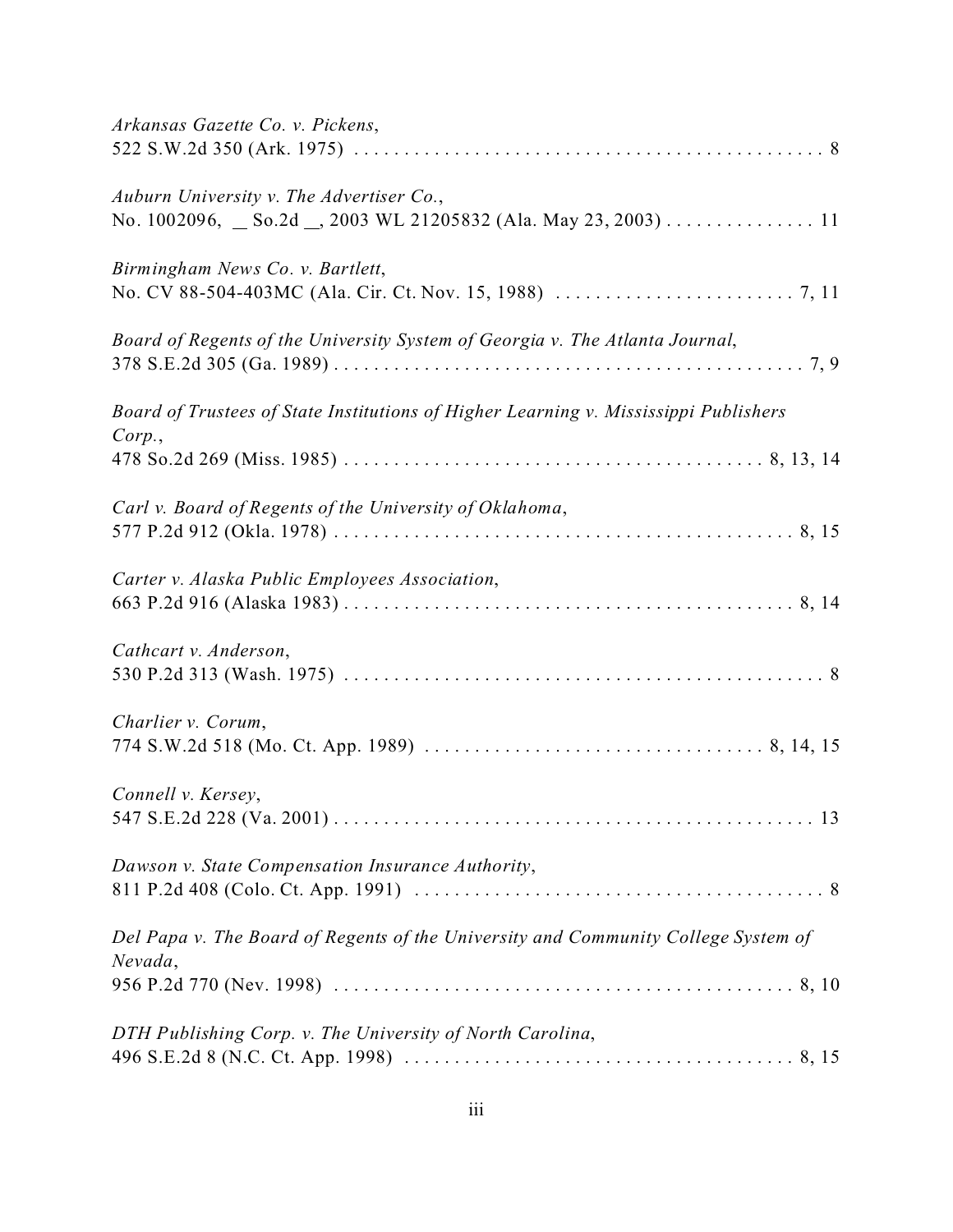| Engelmann v. State Board of Education,                                                                                               |
|--------------------------------------------------------------------------------------------------------------------------------------|
| Federated Publications, Inc. v. Board of Trustees of Michigan State University,                                                      |
| Greene v. Athletic Council of Iowa State University,                                                                                 |
| Guy Gannett Publishing Co. v. University of Maine,                                                                                   |
| Holden v. Board of Trustees of Cornell University,                                                                                   |
| Hubert v. Harte-Hanks Texas Newspapers,                                                                                              |
| Indiana Newspapers, Inc. v. Trustees of Indiana University,                                                                          |
| King v. Board of Regents of University of Nevada,                                                                                    |
| Lexington Herald-Leader Co. v. University of Kentucky Presidential Search Committee,                                                 |
| Meyer v. Board of Regents of the University of Nebraska,                                                                             |
| Mid-South Publishing Co. v. Tennessee State University,<br>No. 01-A-01-9002CH00074, 1990 WL 207410 (Tenn. Ct. App. Dec. 19, 1990)  8 |
| Milwaukee Journal v. Board of Regents of the University of Wisconsin System,                                                         |
| Phillips v. Board of Supervisors of Louisiana State University,                                                                      |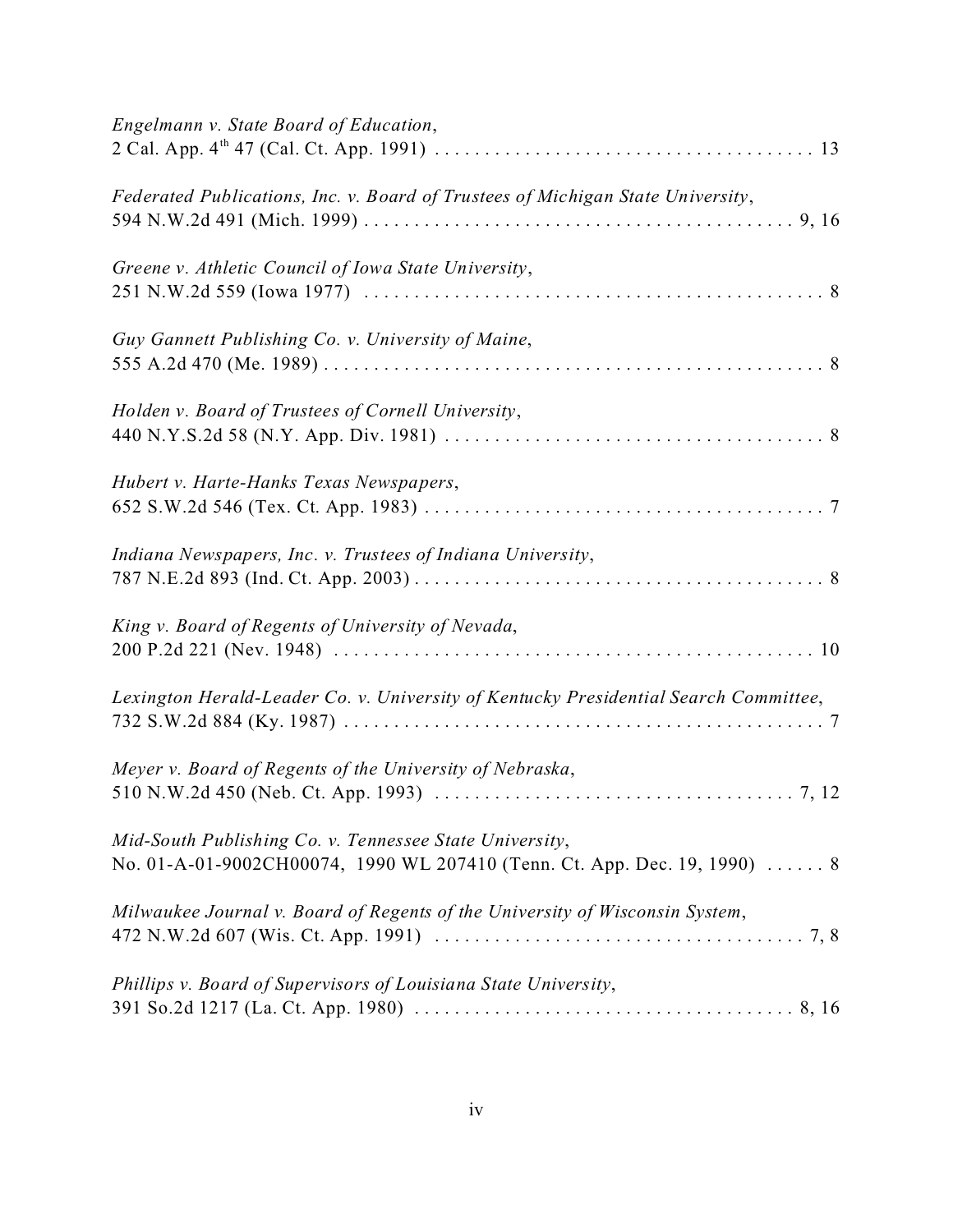| Regents of the University of California v. Superior Court,                                     |
|------------------------------------------------------------------------------------------------|
| Sandoval v. The Board and Regents of the University and Community College System of<br>Nevada, |
| State ex rel. Besser v. Ohio State University,                                                 |
| Tribune Publishing Co. v. The Curators of the University of Missouri,                          |
| University of Alaska v. Geistauts,                                                             |
| University of Alaska v. National Aircraft Leasing, Ltd.,                                       |
| Wood v. Marston,                                                                               |
| <b>Minnesota Constitution, Statutes:</b>                                                       |
|                                                                                                |
|                                                                                                |
|                                                                                                |
|                                                                                                |
| <b>Other State Constitutions, Statutes:</b>                                                    |
|                                                                                                |
|                                                                                                |
|                                                                                                |
|                                                                                                |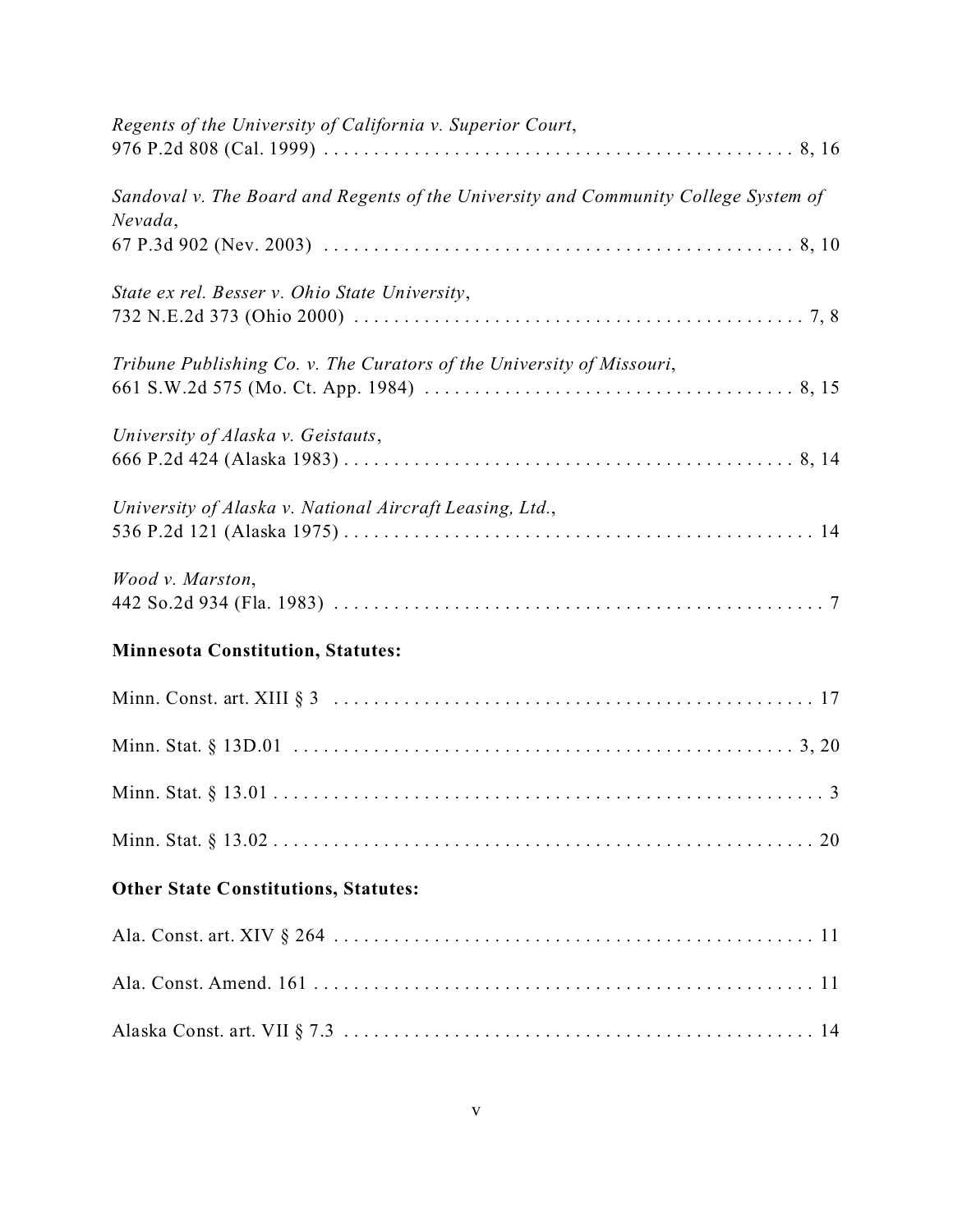| <b>Other State Attorney General Opinions:</b> |
|-----------------------------------------------|
|                                               |
|                                               |
|                                               |
|                                               |
|                                               |
|                                               |
|                                               |
|                                               |

|--|--|--|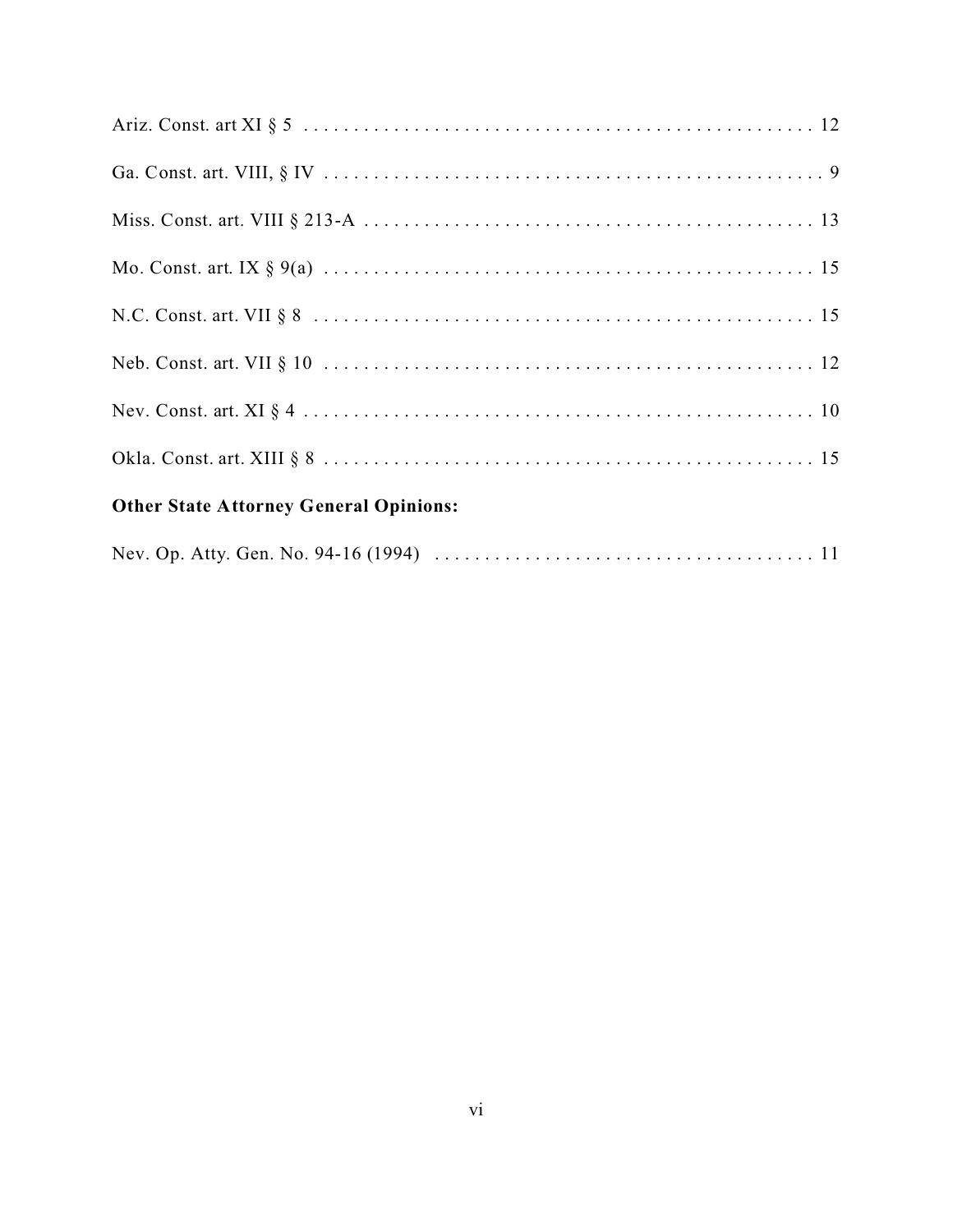#### **STATEMENT OF INTEREST OF AMICI CURIAE**

The Reporters Committee for Freedom of the Press is a voluntary, unincorporated association of reporters and editors that works to defend the First Amendment rights and freedom of information interests of the news media. The Reporters Committee has provided representation, guidance and research in First Amendment and freedom of information litigation in state and federal courts since  $1970<sup>1</sup>$ 

The Student Press Law Center is a national not-for-profit corporation created to conduct legal research and offer information and advocacy for the purpose of promoting and preserving the free press and freedom of information rights of high school and college journalists. To that end, the Center has collected information on student press cases nationwide and has filed amicus briefs with the United States Supreme Court and various state and federal appellate courts.

The selection of the president of the University of Minnesota is newsworthy, and journalists' ability to report on the selection is directly affected by the amount of information available under the open government laws. Where the selection process is conducted behind closed doors, journalists are unable to investigate and report, and the media can only announce a selection once one has been made. Additionally, the ability of journalists to access information about the selection of the university president directly affects the public's

<sup>&</sup>lt;sup>1</sup> Pursuant to Minn. R. Civ. App. P. 129.03, the undersigned certify that counsel for the parties to this appeal did not author this brief in whole or in part. No person or entity, other than *amici curiae*, made a monetary contribution to the preparation or submission of this brief.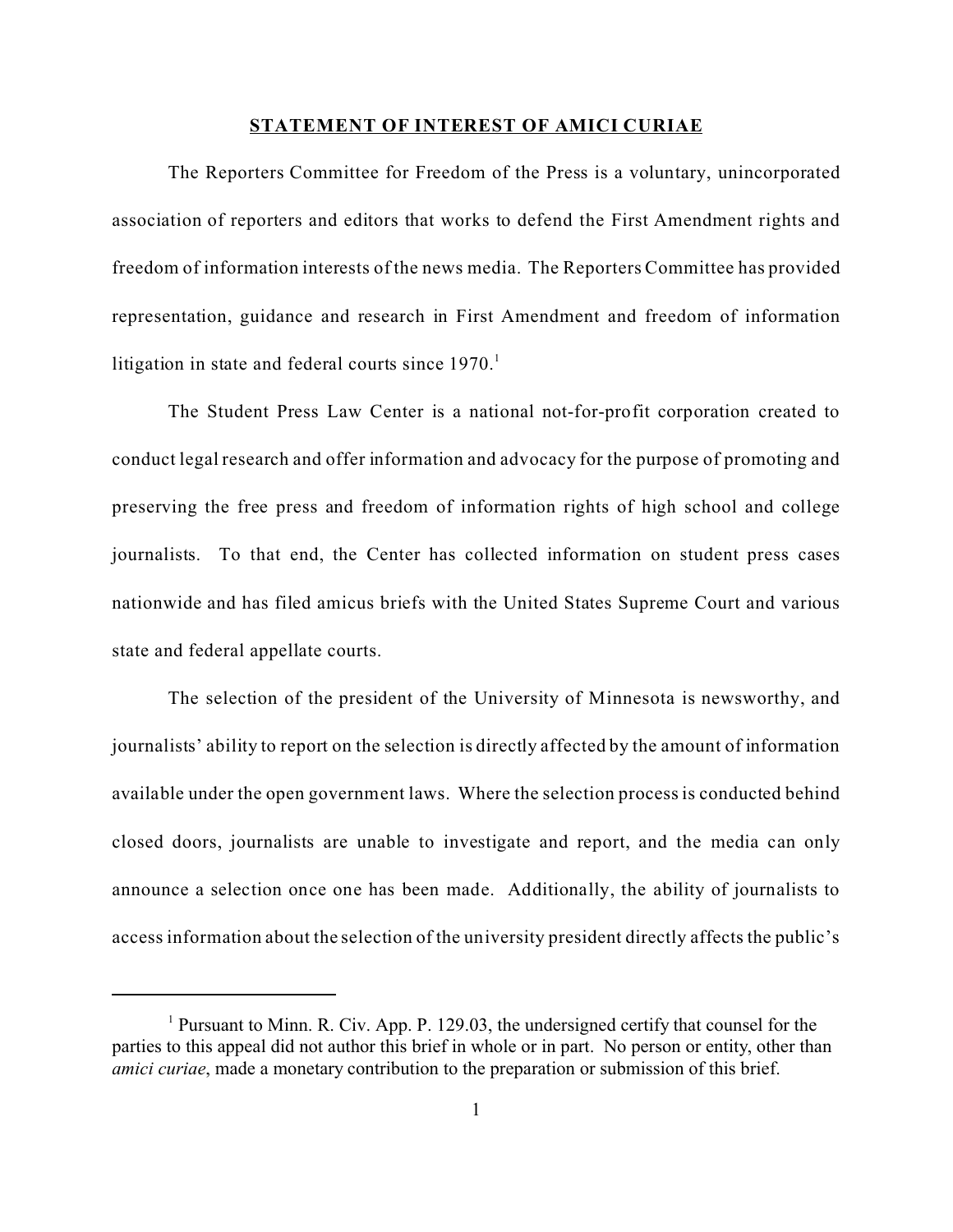access to such information, as most members of the public will have access to the process only through the media and not through open meeting and record requests of their own.

#### **STATEMENT OF LEGAL ISSUES**

Amici curiae adopt Respondents' Statement of Legal Issues.

### **STATEMENT OF THE CASE**

Amici curiae adopt Respondents' Statement of the Case.

### **STATEMENT OF FACTS**

Amici curiae adopt Respondents' Statement of Facts.

#### **INTRODUCTION**

Every year presidential searches are conducted in the open at dozens of public universities. Great things are accomplished at these public institutions. They are the jewels of their state's educational systems, conducting groundbreaking research and enabling their students to become leaders in many fields.

The Regents of the University of Minnesota ("Regents") and John Doe *amici curiae* would have this court believe that Minnesota's open government laws are aberrational statutes that overly burden public universities. In reality, it is common for the names of finalists in presidential searches at public universities to be made public, and with good reason. Open government laws allow oversight that ensures public confidence in public institutions and prevents waste and corruption. Considering all that the nation's public universities accomplish, they do not seem to be suffering from this oversight, nor is the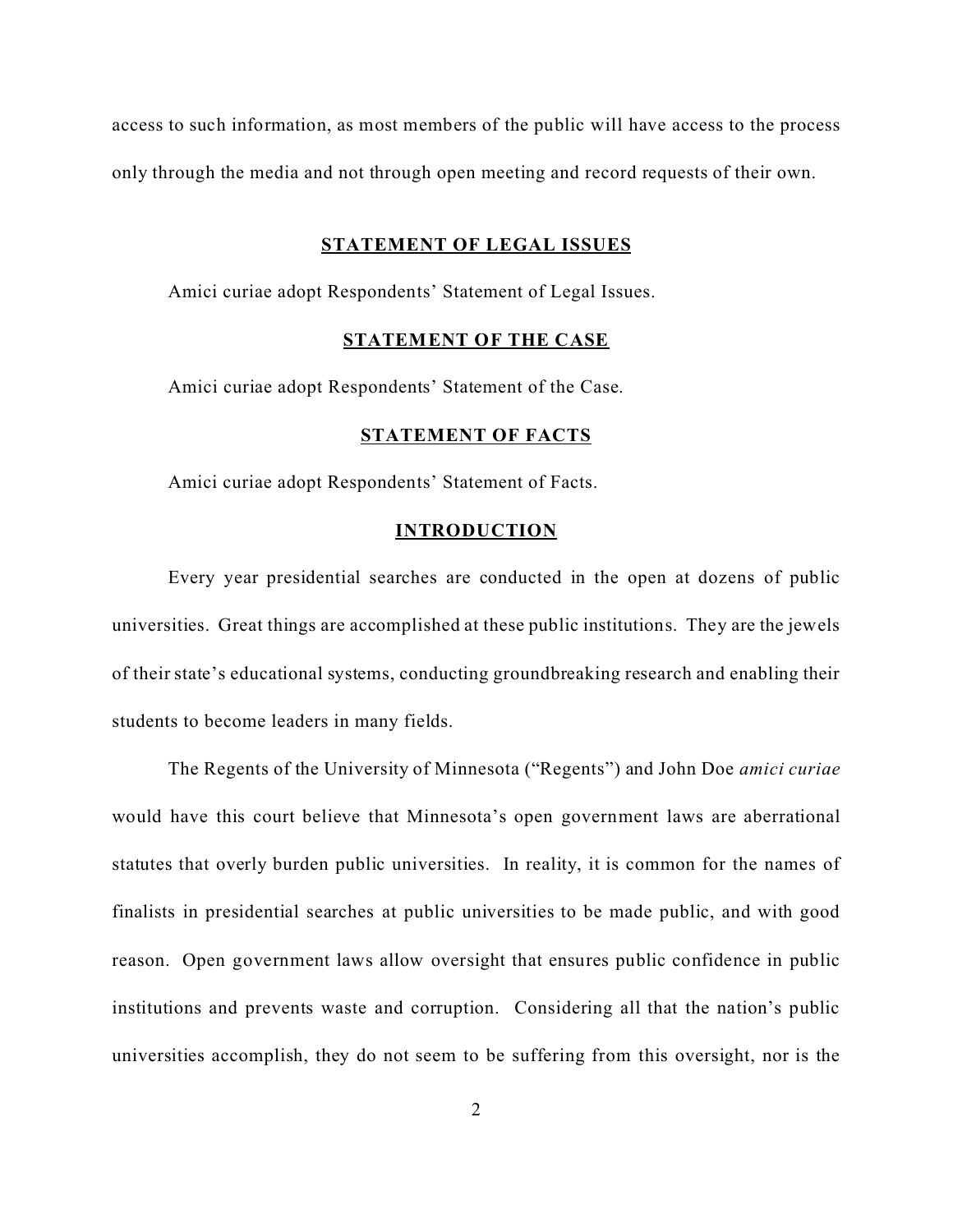quality of university presidents suffering.

Because the public interest in open government outweighs the privacy interests asserted by the Regents and John Doe *amici*, and because open university presidential searches are effective in attracting highly qualified applicants throughout the country, this Court should affirm the judgments below and order the Regents to release the names of finalists for the position of President of the University of Minnesota as is required by the state's open government laws.

#### **ARGUMENT**

## **I. The Public Interest in Disclosure of Finalists' Names Outweighs Other Interests**

#### **A. The Public Has a Compelling Interest in Open Government**

Through the Open Meeting Law, Minn. Stat. § 13D.01 et seq. (OML), and the Minnesota Government Data Practices Act, Minn. Stat. § 13.01 et seq. (MGDPA), the Minnesota Legislature acknowledges that citizens in a democracy have the right to oversee the institutions that act in their name and with their tax dollars.This Court reiterated the values served by the OML in *Prior Lake American v. Mader*, 642 N.W. 2d 729, 736 (Minn. 2002)(internal citations omitted):

(1) to prohibit actions being taken at a secret meeting where it is impossible for the interested public to become fully informed concerning public bodies' decisions or to detect improper influences;

(2) to assure the public's right to be informed; and

(3) to afford the public an opportunity to present its views to the public body.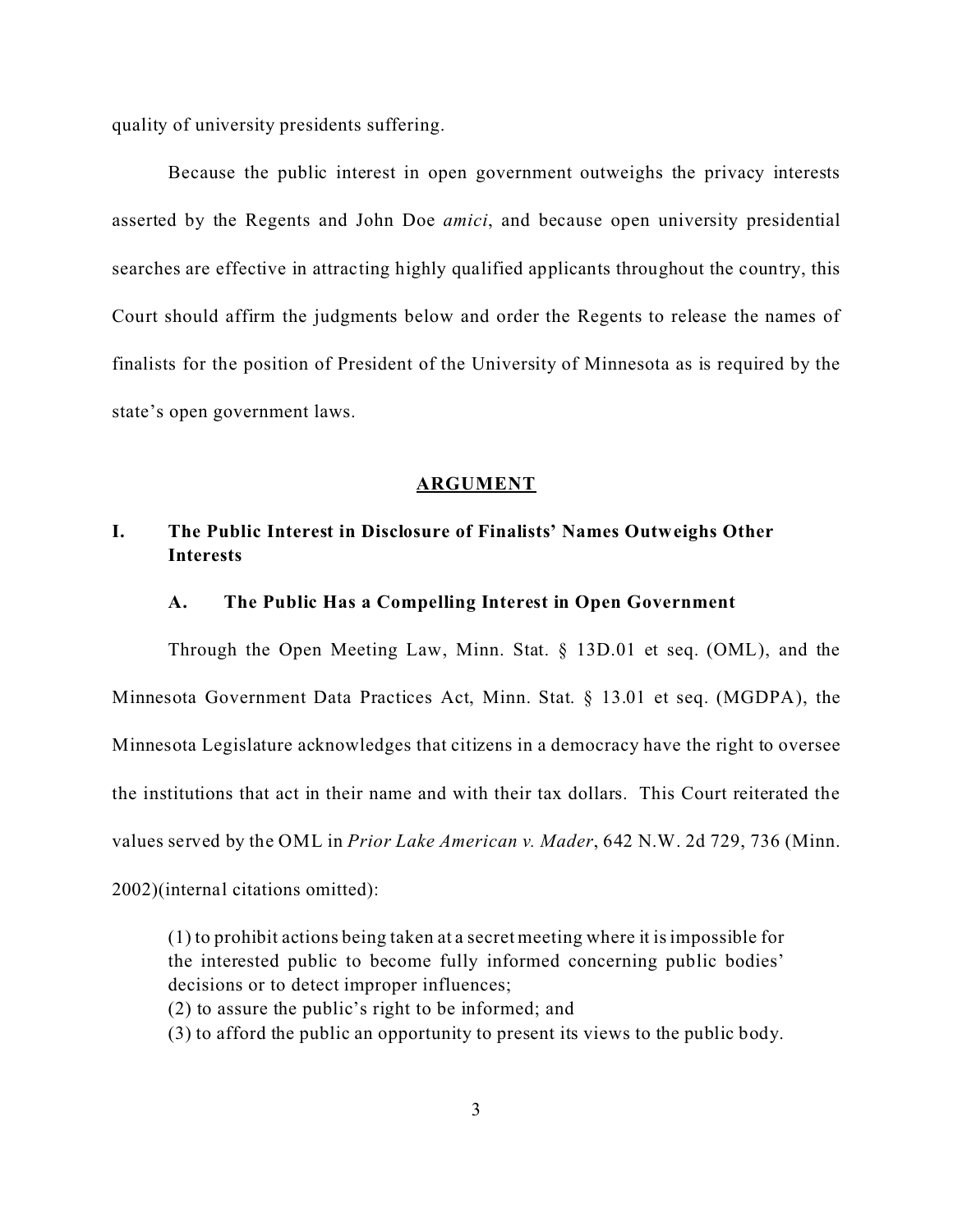"Because the Open Meeting Law was enacted for the public benefit, we construe it in favor of access." *Id.*

The President of the University of Minnesota is a public official with an annual salary of more than \$400,000, and sits at the head of an institution with an annual budget of \$2 billion.<sup>2</sup> Furthermore, to most citizens, the President is the public face of the University. The public has an undoubted interest in being assured that a public official with responsibility for such vast amounts of public money is worthy of the public trust. An open search process allows the public to weigh the qualifications of and comment on applicants so that it may be assured that its public servants are worthy of that trust. Additionally, an open search process assures the public that the process itself is fair and equitable.

The students of the University of Minnesota have a special interest in the selection of the President of the University. The President influences the expenditure of funds and directs policy that affects students' day-to-day lives. The President is in many ways to the students what the Governor is to all citizens of the state. Restricting access to students to the presidential selection process is comparable to withholding public access to the name of a candidate for Governor.

Openness in the search process also has the benefit of ferreting out undesirable or problematic applicants – bringing to light problems that might otherwise be missed by a

<sup>2</sup> University of Minnesota Press Release, *Bruininks Appointed U of M President*, *available at http://www1.umn.edu/urelate/newsservice/newsreleases/02\_11bruininksnamed.html;* Kristina Torres, *Second Union Oks Strike Vote*, Pioneer Press, Aug. 28, 2003.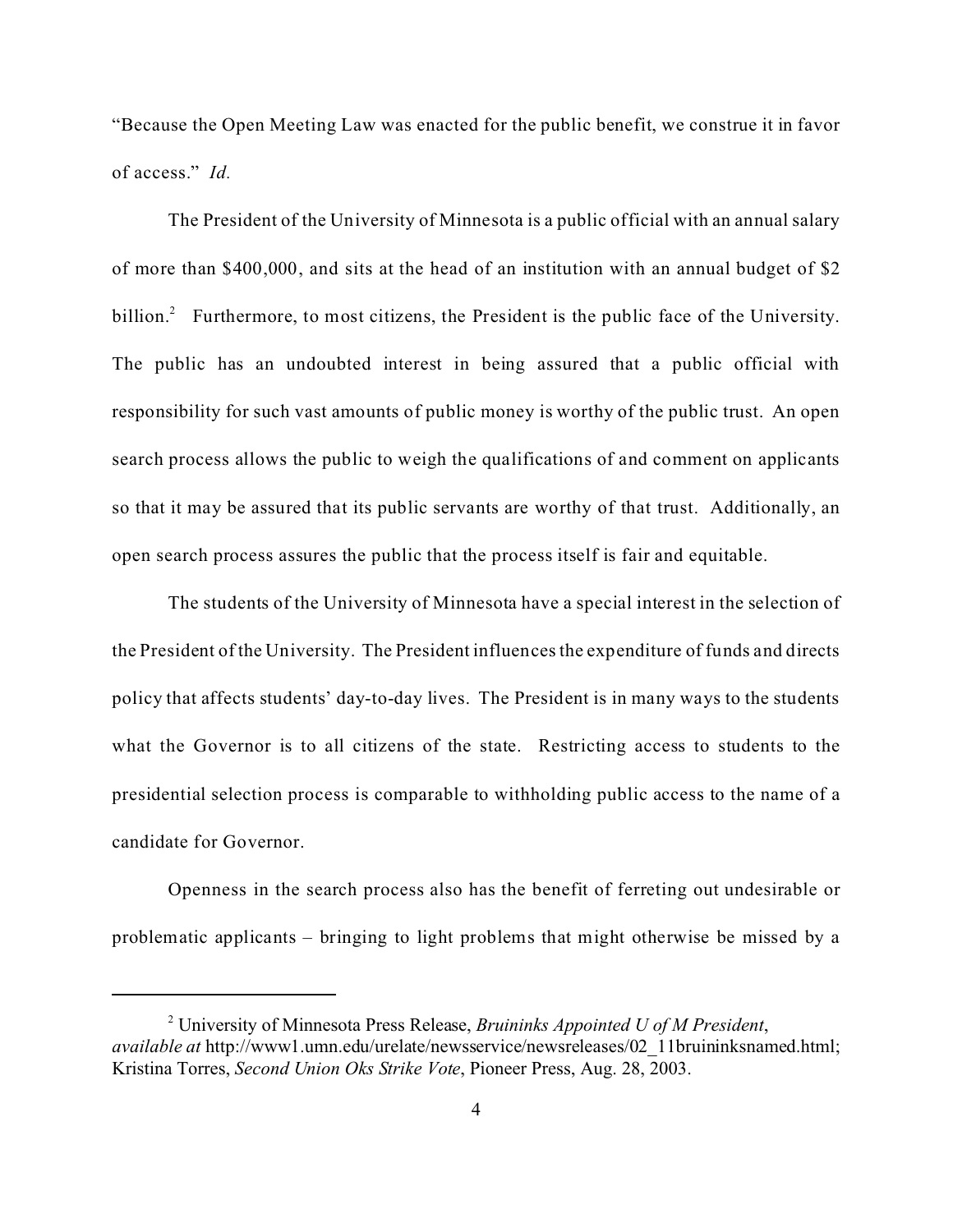closed search committee. In 2001, the newly selected president of Northern Arizona University left after only four months when he was accused of making unwanted sexual advances toward a colleague.<sup>3</sup> His successor's hiring was delayed when it was revealed that inaccurate information had been given to the board of regents concerning his divorce. In both cases, the board of regents had relied on a private recruiting firm to provide background checks about the applicants, and in both cases it gave the regents incomplete and inaccurate information.

Last year, the University of South Florida's deputy athletic director was accused of sexual harassment by members of his staff. $4$  The director had been ousted from his previous position at Colorado State University over allegations of dishonesty, incompetence and inappropriate treatment of staff. This was unknown to USF when it hired him because the allegations were not disclosed by the search firm that recommended him. An open search process allows independent investigation by the public and the media and could bring such problems with applicants to light sooner, avoiding the problems and embarrassment of discovery and the unsuitability of the choice after the applicant is in the later stages of the selection process or has already been hired.

<sup>3</sup>  *University President Searches by Headhunting Firm Flawed*, Associated Press Newswires, April 12, 2002.

<sup>4</sup> Brett McMurphy, *Suit, Allegations Follow Athletics Deputy at USF*, The Tampa Tribune, October 12, 2002.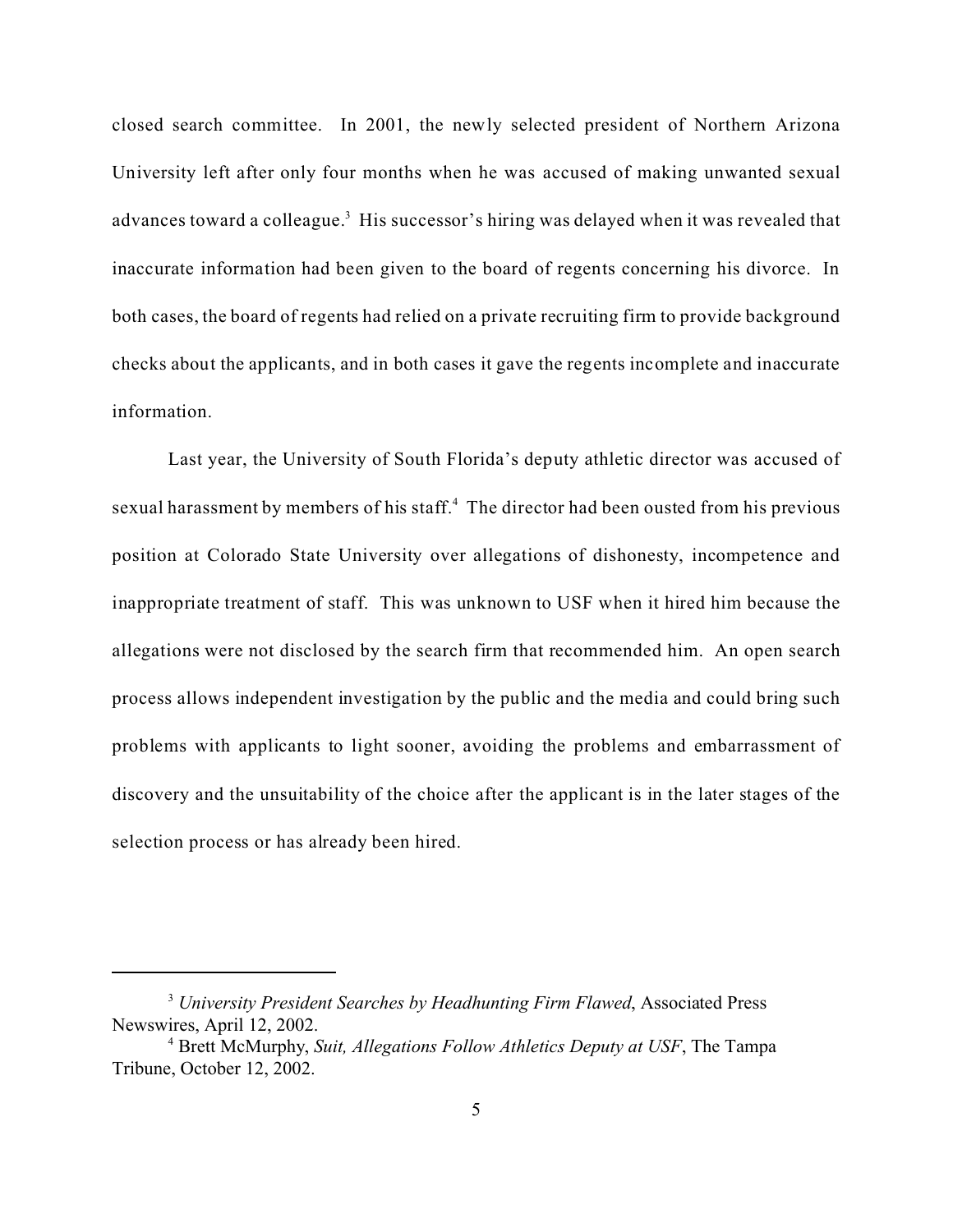### **B. Applicants for Public Office Have A Minimal Privacy Interest in Withholding Their Names from the Public**

The President of the University of Minnesota is a public official paid with public funds, who directs public dollars and policy. John Doe *amici* and Petitioners assert that if names of applicants are disclosed to the public, applicants' reputations and privacy will be damaged. John Does and Petitioner miss an essential point: The applicants are applying for *public* office. If they desire to be servants of the people, they have only a minimal privacy right in withholding the fact of their application from those people.

John Does illustrated the fallacy of their argument in their brief to the Court of Appeals, where they argued:

The responsibilities of the President of the University are not unlike those of CEO's of major corporations. ... Few would argue that a private corporation could effectively serve its best interests, and the best interests of the shareholders to whom it is responsible, by limiting its CEO search to only those candidates who would risk the personal and professional consequences that public disclosure of their candidacy would entail. The logic of this reality applies to the search for a president for the University of Minnesota.

Brief of *Amici Curiae* John Doe Applicants at 12, *Star Tribune Co. v. University of Minnesota Board of Regents*, 667 N.W.2d 447 (Minn. Ct. App. 2003). The President of the University of Minnesota is *not* a corporate CEO. Unlike a corporate CEO, the President of the University of Minnesota is responsible to the citizens of Minnesota who pay his or her salary through their tax dollars and tuition, and thus the public has an interest in the President's selection. The public has no such interest in the selection of a corporate CEO.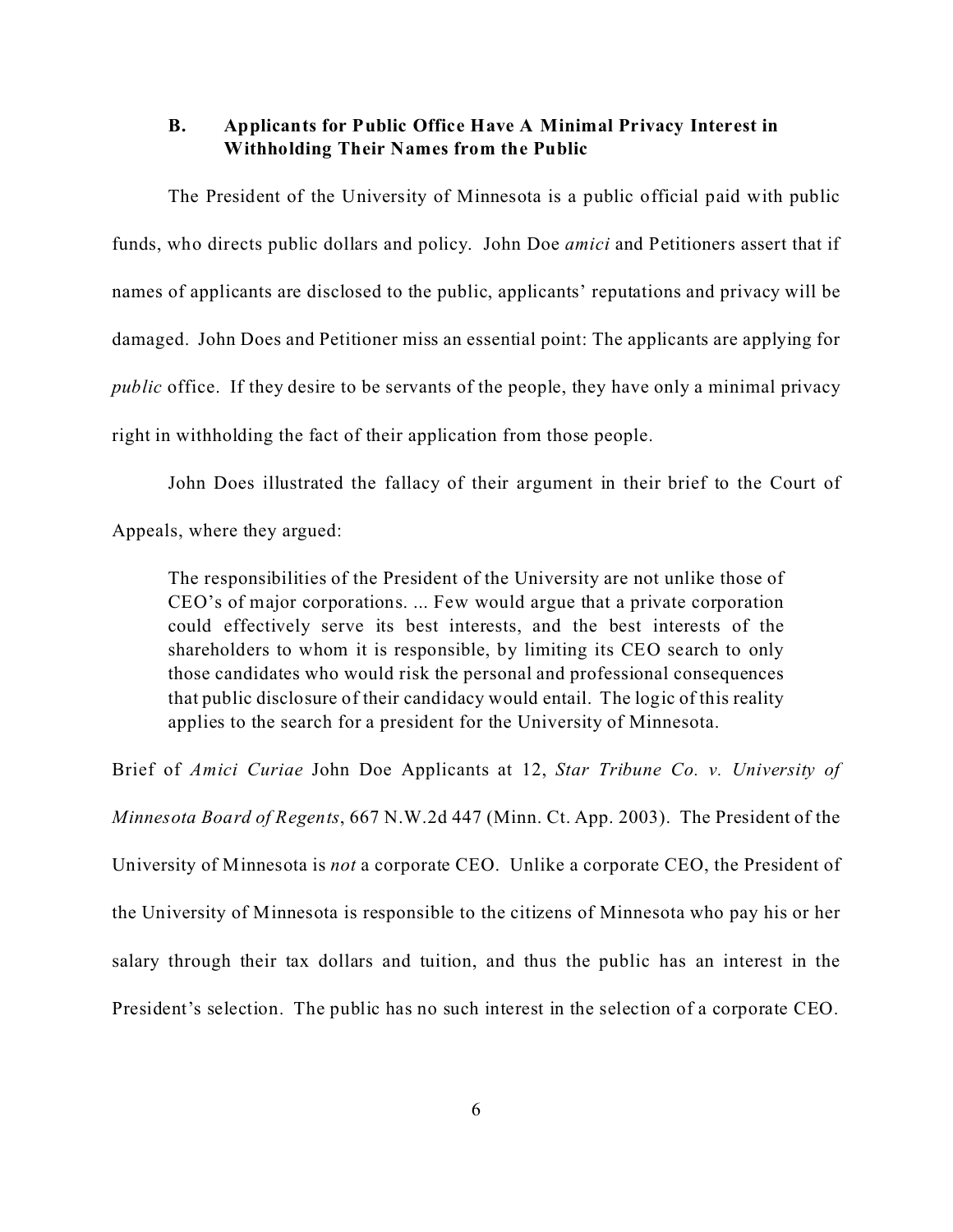## **C. The Interest in Attracting Candidates Who Want Their Names Concealed is Outweighed by the Interest in Open Government**

Petitioners argue that withholding applicants' names is necessary to attract candidates who would demand that their names remain concealed. This is not a compelling argument. In a democratic society there is an important interest in accountability to the public that supercedes economic efficiency and maximizing of profit. The public has a right to know how its officials operate in the public's name and with the public's money, even if this is not the most efficient or painless way to do business. Such efficiency arguments in applying open government laws to universities have been made to, and rejected by, courts in Kentucky, Ohio, Wisconsin and Alabama.<sup>5</sup>

More importantly, the dire predictions of the Petitioners and John Doe *amici* have not come to pass. All across the United States open university presidential searches are conducted with great success. Courts in Alabama, Arizona, Florida, Georgia, Kentucky, Nebraska and Texas have all held university presidential searches to be open under the states' open government laws, $^6$  and these states are not without qualified university presidents. The

<sup>5</sup>  *Lexington Herald-Leader Co. v. University of Kentucky Presidential Search Committee*, 732 S.W.2d 884, 886 (Ky. 1987); *State ex rel. Besser v. Ohio State University*, 732 N.E.2d 373, 406 (Ohio 2000) (Lundberg, J. dissenting); *Milwaukee Journal v. Board of Regents of the University of Wisconsin System*, 472 N.W.2d 607, 614 (Wis. Ct. App. 1991) (Sundby, J. dissenting); *Birmingham News Co. v. Bartlett*, No. CV 88-504-403MC at 5-6 (Ala. Cir. Ct. Nov. 15, 1988).

<sup>6</sup>  *Birmingham News Co.*, No. CV 88-504-403MC at 5-6; *Arizona Board of Regents v. Phoenix Newspapers, Inc.*, 806 P.2d 348, 352 (Ariz. 1991); *Wood v. Marston*, 442 So.2d 934, 941 (Fla. 1983); *Board of Regents of the University System of Georgia v. The Atlanta Journal*, 378 S.E.2d 305, 307-8 (Ga. 1989); *The Lexington Herald-Leader Co.*, 732 S.W.2d at 886; *Meyer v. Board of Regents of the University of Nebraska*, 510 N.W.2d 450, 454-6 (Neb. Ct. App. 1993);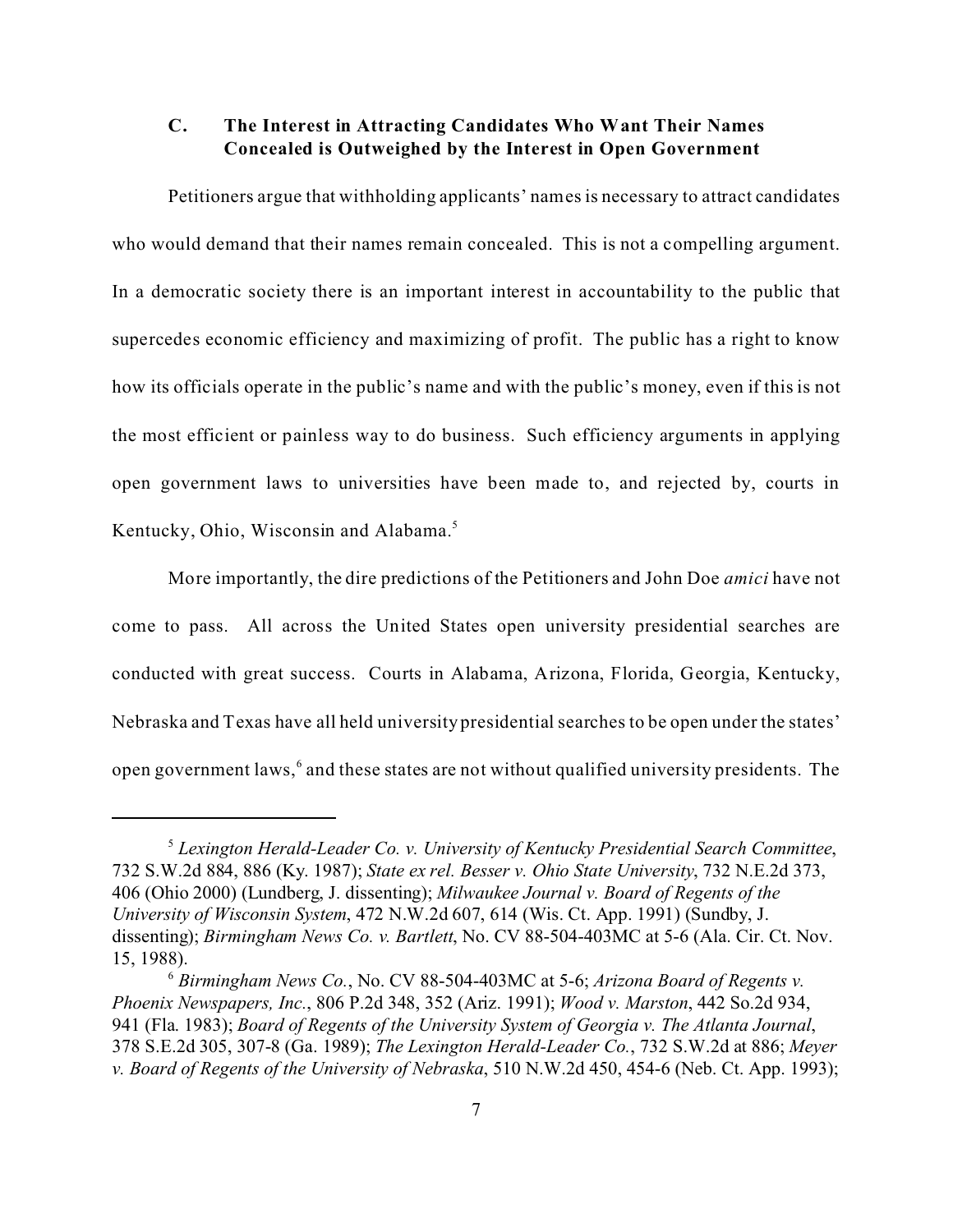courts of Alaska, Arkansas, California, Colorado, Indiana, Iowa, Louisiana, Maine, Mississippi, Missouri, Nevada, New York, North Carolina, Ohio, Oklahoma, Tennessee, Vermont, Washington and Wisconsin have ruled that open government laws apply to their state universities in contexts other than presidential searches.<sup>7</sup> These cases all illustrate that, contrary to Petitioner's contentions, public universities such as the University of Minnesota prosper in the sunshine.

*Hubert v. Harte-Hanks Texas Newspapers*, 652 S.W.2d 546, 547 (Tex. Ct. App. 1983). Although Georgia and Texas have subsequently amended their statutes to exempt some presidential search information from disclosure, those were policy decisions made by the legislatures, not based on any findings of harm by a court.

<sup>7</sup>  *Carter v. Alaska Public Employees Association*, 663 P.2d 916, 921 (Alaska 1983); *University of Alaska v. Geistauts*, 666 P.2d 424, 427 (Alaska 1983); *Alaska Community Colleges' Federation of Teachers v. University of Alaska*, 677 P.2d 886, 888, n.2 (Alaska 1984); *Arkansas Gazette Co. v. Pickens*, 522 S.W.2d 350, 351 (Ark. 1975); *Regents of the University of California v. Superior Court*, 976 P.2d 808, 822 (Cal. 1999); *Dawson v. State Compensation Insurance Authority*, 811 P.2d 408, 409 (Colo. Ct. App. 1991); *Indiana Newspapers, Inc. v. Trustees of Indiana University*, 787 N.E.2d 893, 901, n.7 (Ind. Ct. App. 2003); *Greene v. Athletic Council of Iowa State University*, 251 N.W.2d 559, 560-2 (Iowa 1977); *Phillips v. Board of Supervisors of Louisiana State University*, 391 So.2d 1217, 1218-19 (La. Ct. App. 1980); *Guy Gannett Publishing Co. v. University of Maine*, 555 A.2d 470, 471 (Me. 1989); *Board of Trustees of State Institutions of Higher Learning v. Mississippi Publishers Corp.*, 478 So.2d 269, 276-7 (Miss. 1985); *Tribune Publishing Co. v. Curators of the University of Missouri*, 661 S.W.2d 575, 585 (Mo. Ct. App. 1984); *Charlier v. Corum*, 774 S.W.2d 518, 519-20 (Mo. Ct. App. 1989); *Del Papa v. Board of Regents of the University and Community College System of Nevada*, 956 P.2d 770, 778-9 (Nev. 1998); *Sandoval v. Board of Regents of the University*, 67 P.3d 902, 903 (Nev. 2003); *Holden v. Board of Trustees of Cornell University*, 440 N.Y.S.2d 58, 59 (N.Y. App. Div. 1981); *DTH Publishing Corp. v. University of North Carolina*, 496 S.E.2d 8, 10-11 (N.C. Ct. App. 1998); *State ex rel. Besser*, 732 N.E.2d at 405; *Carl v. Board of Regents of the University of Oklahoma*, 577 P.2d 912, 915 (Okla. 1978); *Mid-South Publishing Co. v. Tennessee State University*, No. 01-A-01-9002CH00074, 1990 WL 207410, 5 (Tenn. Ct. App. Dec. 19, 1990); *Animal Legal Defense Fund, Inc. v. Institutional Animal Care and Use Committee of the University of Vermont*, 616 A.2d 224, 226 (Vt. 1992); *Cathcart v. Anderson*, 530 P.2d 313, 315 (Wash. 1975); *Milwaukee Journal*, 472 N.W.2d at 611.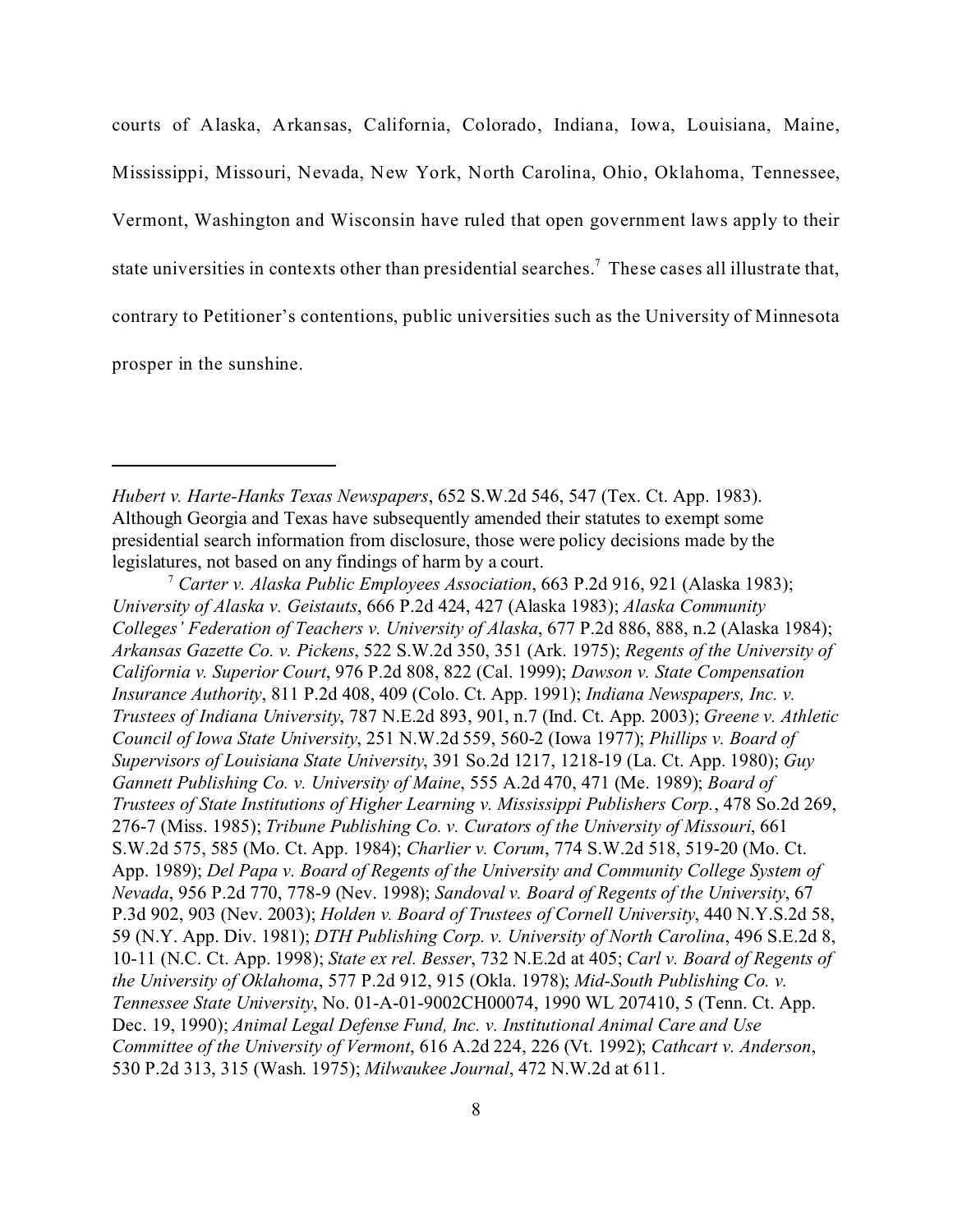## **II. The Majority of States Apply Their Open Government Laws to Universities Created and Empowered by the State Constitution**

### **A. Other States with Constitutionally Created University Boards Have Applied Open Government Laws to Presidential Searches**

Numerous other state courts have examined the issue of applying open government laws to university presidential searches by boards created by state constitutions. Contrary to the Supreme Court of Michigan's ruling in *Federated Publications, Inc. v. Board of Trustees of Michigan State University*, 594 N.W.2d 491 (Mich. 1999), these state courts have found no constitutional prohibition to applying open government laws to presidential searches.

In *Board of Regents of the University System of Georgia v. The Atlanta Journal*, 378 S.E.2d 305, 307 (Ga. 1989), the board argued, as the Regents do in this case, that application of the Georgia Open Records Act to a university presidential search committee would impair the university's ability to attract qualified candidates.<sup>8</sup> The Supreme Court of Georgia rejected this argument, holding that "The General Assembly has defined, directly and specifically, the extent of permissible secrecy as to the appointment of public officers or employees. *That is clearly within its prerogative*." *Id.* at 308 (emphasis added). The court noted "it would make for a strange rule, indeed, to hold that a person who applies for a public position – to serve the public and be paid by the public – has the right to keep secret from the public the very existence of such an application." *Id.* at 308, n.6.

<sup>&</sup>lt;sup>8</sup> "There shall be a Board of Regents of the University System of Georgia ... The Government, control, and management of the University System of Georgia and all of the institutions in said system shall be vested in the Board of Regents of the University System of Georgia." Ga. Const. art. VIII, § IV.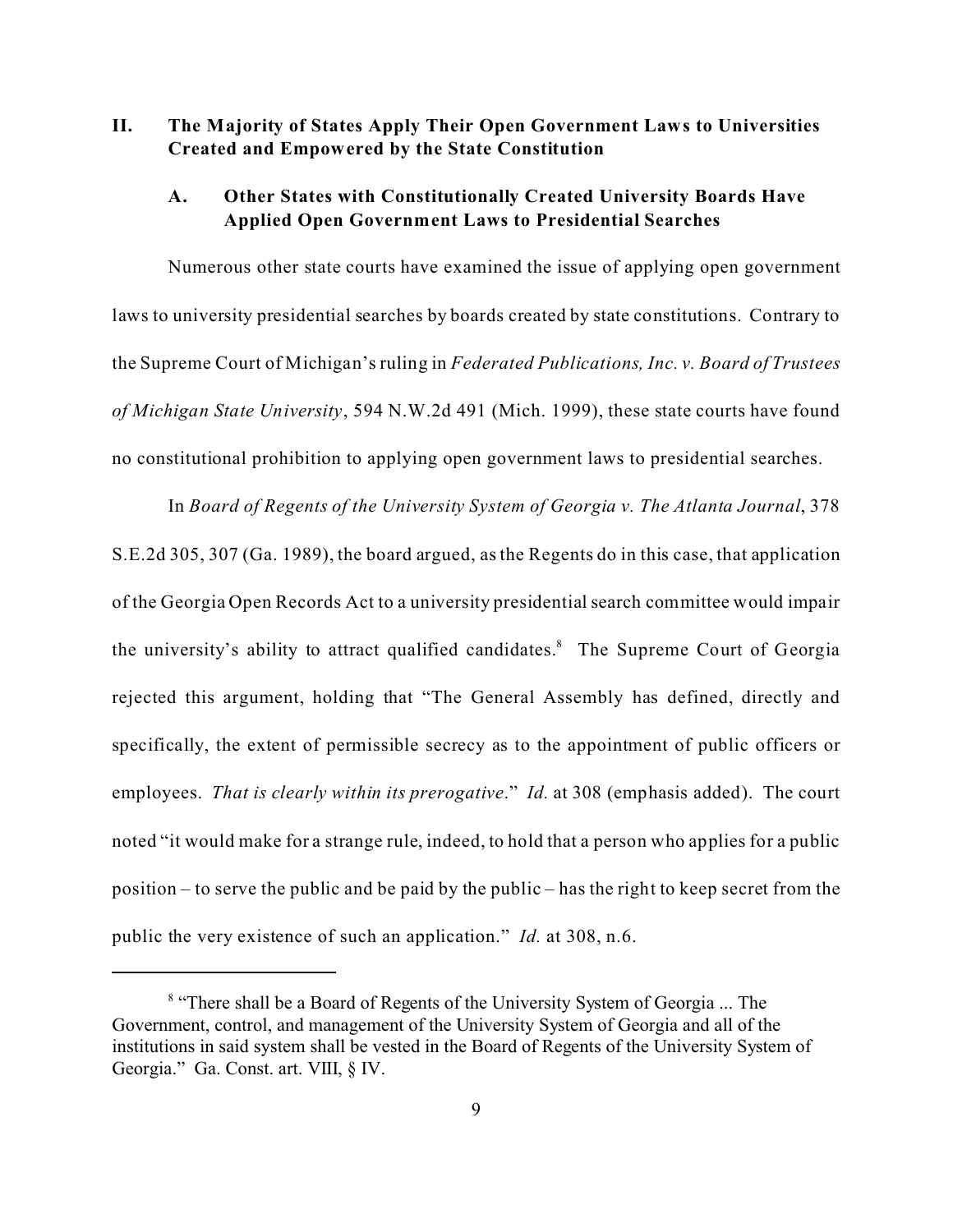The Supreme Court of Nevada applied the state Open Meeting Law to the constitutionally created board of regents in *Sandoval v. The Board and Regents of the University and Community College System of Nevada*, 67 P.3d 902 (Nev. 2003), and in *Del Papa v. The Board of Regents of the University and Community College System of Nevada*, 956 P.2d 770 (Nev. 1998). $9$  At no point in either case did the court find a constitutional objection to the application of the Open Meeting Law to the board. In contrast, in *King v. Board of Regents of University of Nevada*, 200 P.2d 221 (Nev. 1948), the court found that the creation by the legislature of a non-voting advisory board to the board of regents violated the board's constitutional mandate. Read together, these cases illustrate an important difference between an advisory board created by the legislature to participate in all activities of the board of regents "up to the final vote,"*Id*, and the general Open Meeting Law. The advisory board was created to directly impact and influence the activities of the board of regents and was therefore found to be unconstitutional but the Open Meetings Law, which merely requires that the board of regents conduct its business in the open, does not intrude on the board's autonomy.

In the context of a presidential search, the Nevada Attorney General, after considering the interests of applicant privacy and attracting candidates who might object to publicity, concluded that "the public interest outweighs any need for confidentiality in the process of

<sup>&</sup>lt;sup>9</sup> "The Legislature shall provide for the establishment of a State University ... to be controlled by a Board of Regents whose duties shall be prescribed by law." Nev. Const. art. XI § 4.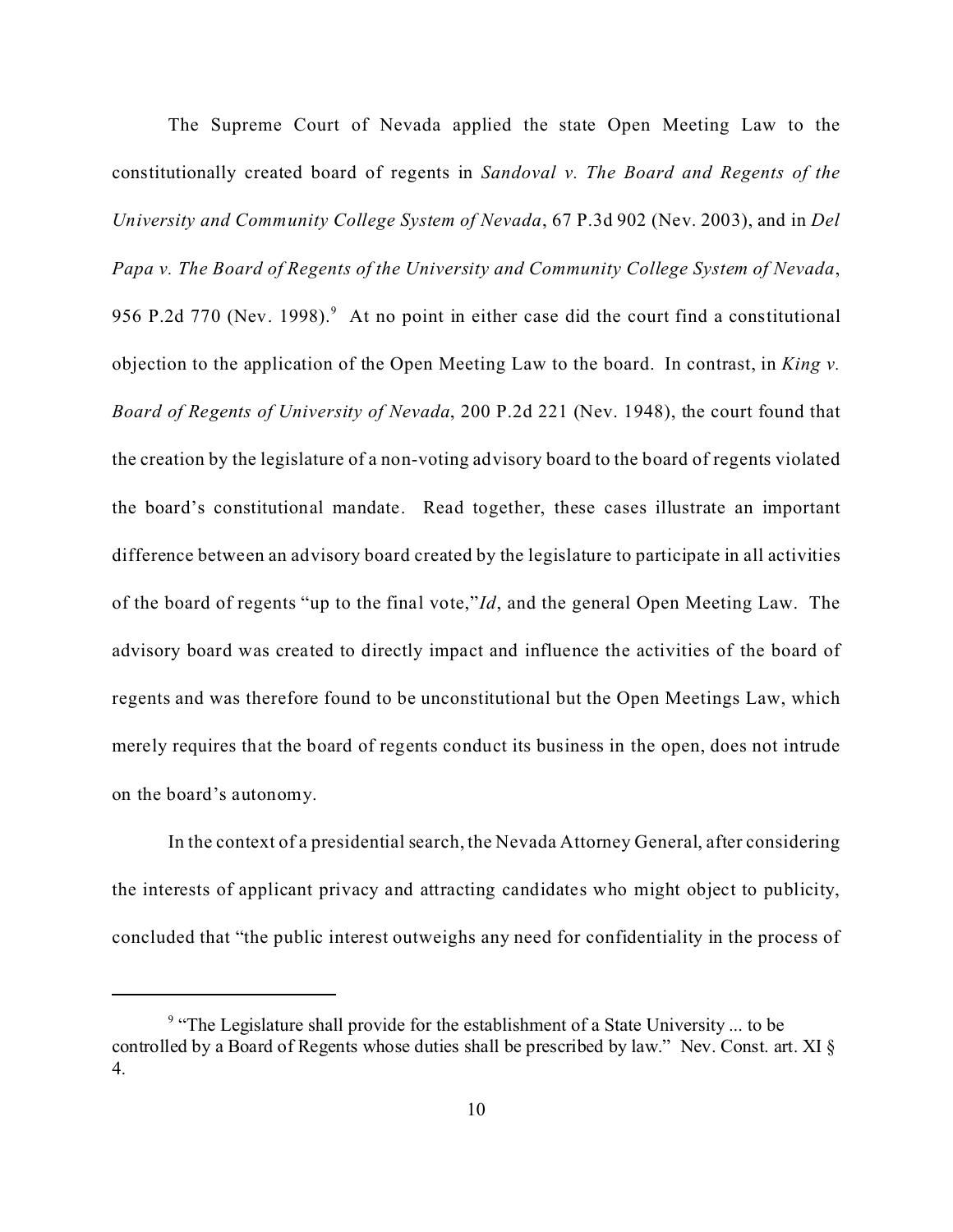selecting a university system chancellor." Nev. Op. Atty. Gen. No. 94-16 (1994).<sup>10</sup>

The Supreme Court of Alabama applied the state Sunshine Law and its exceptions to the constitutionally created board of trustees in *Auburn University v. The Advertiser Co.*, No. 1002096, So.2d  $\ldots$ , 2003 WL 21205832 (Ala. May 23, 2003).<sup>11</sup> This decision supports the earlier holding of a lower court that the Sunshine Law applies to a presidential search by the constitutionally created board of the University of Alabama in *Birmingham News Co. v. Bartlett*, No. CV 88-504-403MC (Ala. Cir. Ct. Nov. 15, 1988).<sup>12</sup> The board in *Bartlett* argued that "the best qualified candidate is likely to already be in a highly visible and responsible position with another institution. If such person knows that the fact of his candidacy for the office of President of the University of Alabama will be made public, he would be unwilling to be considered." *Id.* at 5. Nevertheless, the court held that the board "must comply with the procedural requirements imposed by the Sunshine Law as that law has been construed by the Supreme Court of Alabama." *Id.* at 5-6.

The Supreme Court of Arizona held in *Arizona Board of Regents v. Phoenix Newspapers, Inc.*, 806 P.2d 348, 352 (Ariz. 1991), that although names of all candidates for president of Arizona State University need not be disclosed by the constitutionally created

<sup>&</sup>lt;sup>10</sup> *Available at* http://www.ag.state.nv.us/agopinions/oldopinions/1994\_ago.pdf.

<sup>&</sup>lt;sup>11</sup> "Auburn University ... shall be under the management and control of a board of trustees." Ala. Const. Amend. 161.

 $12$  "The state university shall be under the management and control of a board of trustees." Ala. Const. art. XIV § 264.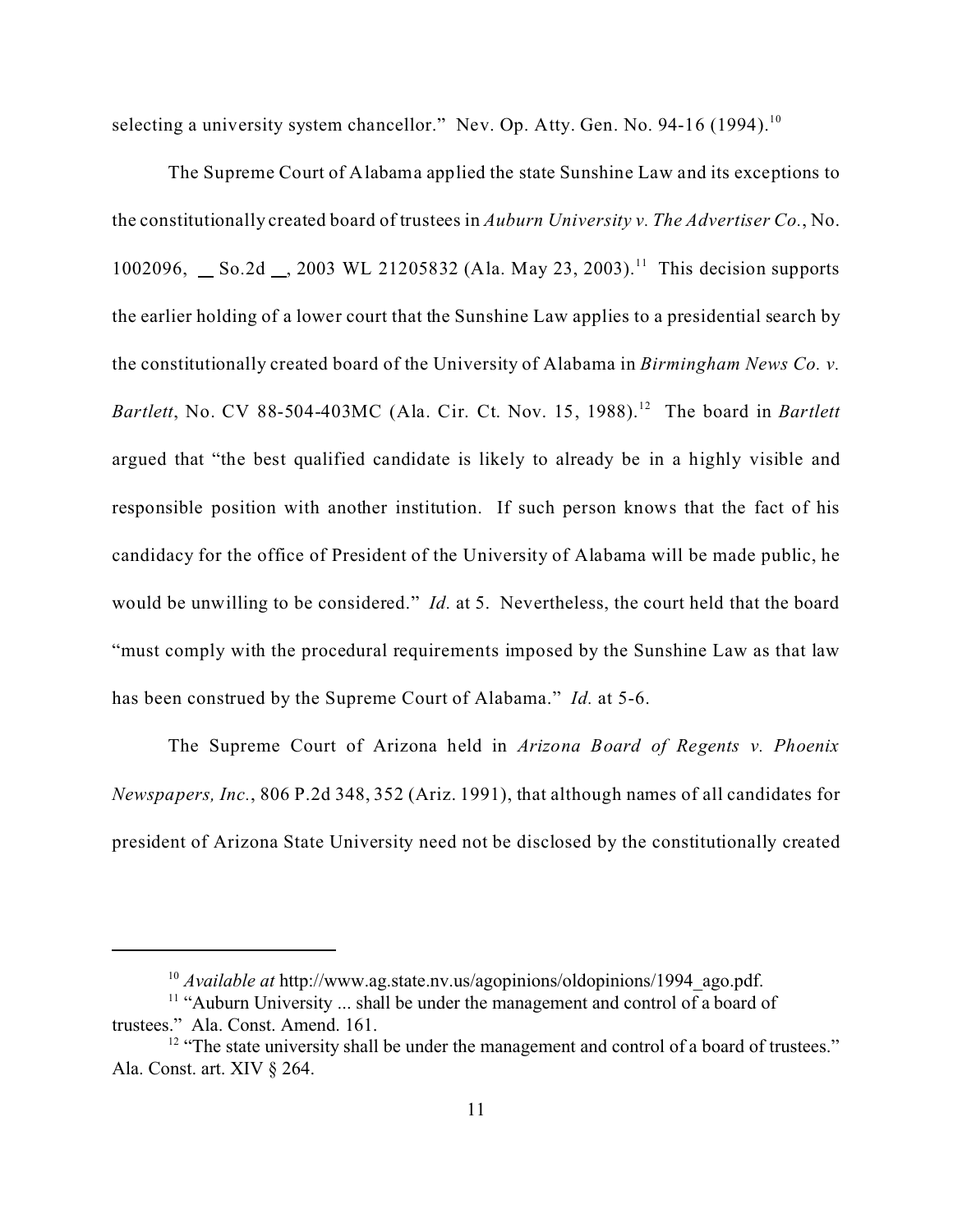board, names of finalists for the position must be released under the public records law.<sup>13</sup> "[T]he fact that the final candidates have an express desire for the job, should militate against maintaining confidentiality. ... they must expect that the public will, and should, know they are being considered." *Id*.

The Court of Appeals of Nebraska in *Meyer v. Board of Regents of the University of Nebraska*, 510 N.W.2d 450, 455-6 (Neb. Ct. App. 1993), allowed a closed session of the constitutionally created board appointing an interim president of the University of Nebraska under an exception to the public meeting law, but the court specifically relied on it being an *emergency* meeting appointing an *interim* president due to "difficulty in dealing with" the outgoing president.<sup>14</sup> In neither *Phoenix Newspapers, Inc.* nor *Meye*r did the courts find difficulty in applying the open government laws because of the constitutional status of the boards of regents.

## **B. Other States Have Applied Open Government Laws to Constitutionally Created University Boards in Contexts other than Presidential Searches**

A number of states with university boards that are constitutionally created have ruled that open government laws apply to those boards in contexts other than presidential

 $13$  "The regents of the university ... shall be appointed by the governor." Ariz. Const. art XI § 5.

<sup>&</sup>lt;sup>14</sup> "The general government of the University of Nebraska shall, under the direction of the Legislature, be vested in a ... Board of Regents." Neb. Const. art. VII § 10.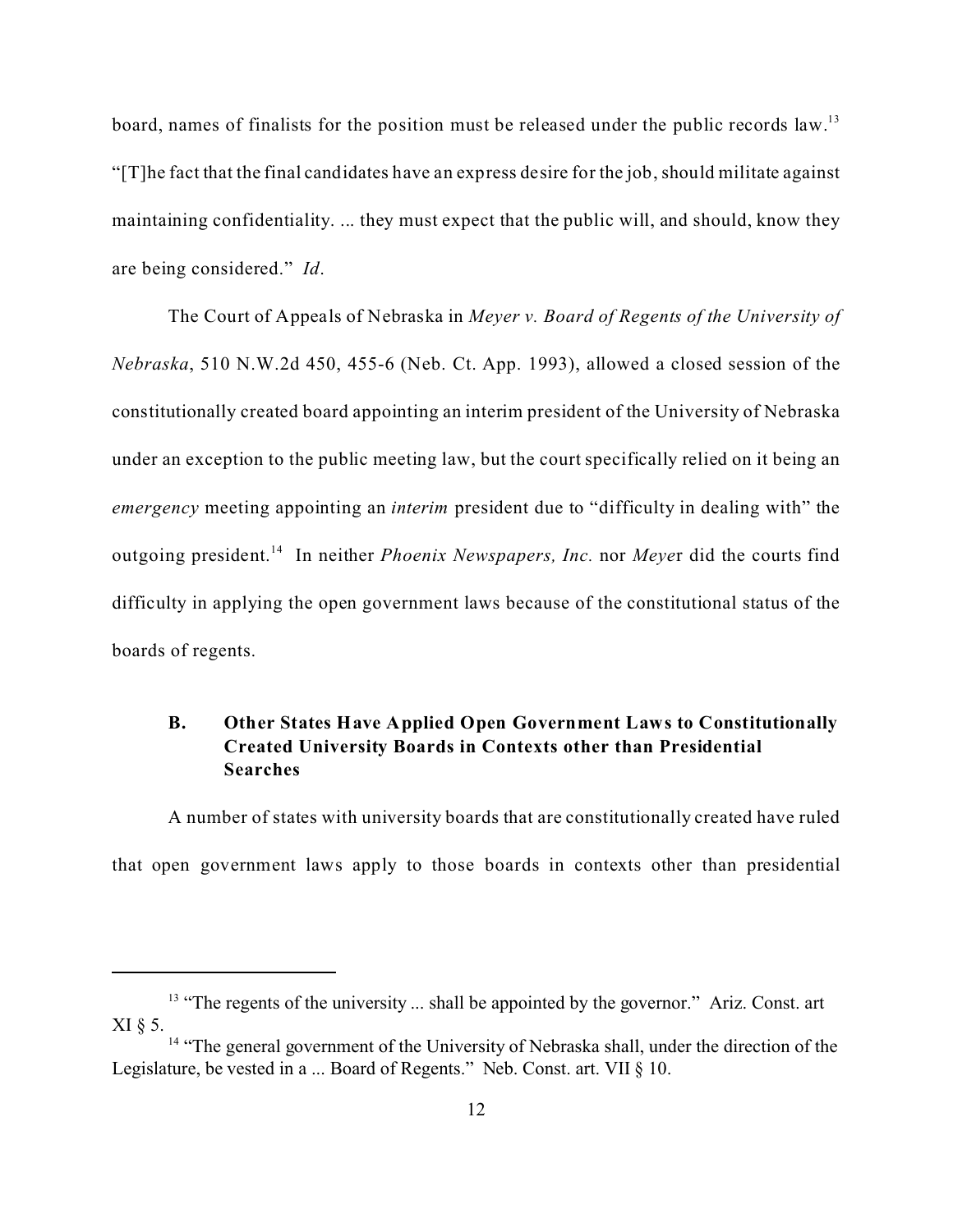searches<sup>15</sup>

The College Board of Mississippi argued that "as a constitutionally created board, it is prevented from discharging its constitutional responsibilities by the 'open meetings' statute" in *Board of Trustees of State Institutions of Higher Learning v. Mississippi* Publishers Corp., 478 So.2d 269, 271 (Miss. 1985).<sup>16</sup> In addition to its constitutional mandate, the Mississippi board is given "wide latitude and discretion" concerning control of the university by statute. *Id.* at 273-4.

Despite this broad constitutional and statutory discretion, the board is subject to the open meeting law, the Supreme Court of Mississippi held. *Id.* at 276. The court noted that "the Board is not beyond the lawmaking power of the Legislature ... [n]or is the Board's power to manage and control unconstitutionally infringed upon, interfered with, or diminished by submission to the requirement of open meetings." *Id.* "This Court acknowledges that openness in sensitive areas is sometimes unpleasant, or difficult, or competitive, and sometimes harmful. Nevertheless, in a democratic society the public's business must be open to maintain the public's confidence in its officials, to make intelligent

<sup>&</sup>lt;sup>15</sup> Other state courts have also applied laws of general applicability such as open government laws to constitutionally created and empowered bodies other than university boards. *See, Englemann v. State Board of Education, 2 Cal. App. 4<sup>th</sup> 47 (Cal. Ct. App. 1991) (applying* California's Administrative Procedure Act to the State Board of Education's constitutionally mandated textbook selection process); *Connell v. Kersey*, 547 S.E.2d 228 (Va. 2001) (holding that there is no constitutional objection to applying the Virginia Freedom of Information Act to a constitutionally created Commonwealth's Attorney).

<sup>&</sup>lt;sup>16</sup> "The State institutions of higher learning ... shall be under the management and control of a Board of Trustees." Miss. Const. art. VIII § 213-A. "Such Board shall have the power and authority to elect the heads of the various institutions of higher learning." *Id.*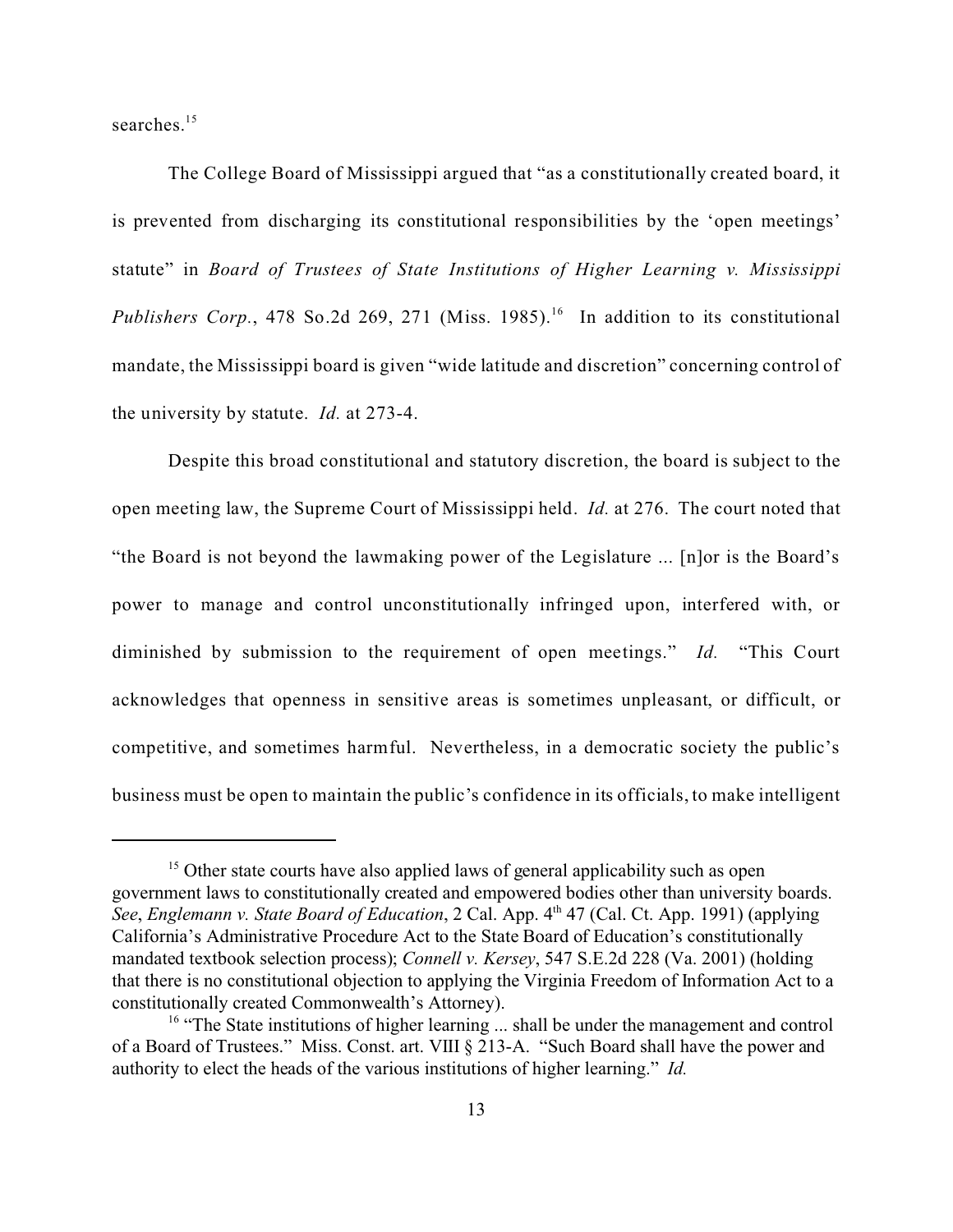judgments, and to select good representatives." *Id.*

The Supreme Court of Mississippi noted that "[t]his interpretation is in agreement with the majority of other jurisdictions of this country that have addressed this question," thus the court "does not accept the premise that the people of this State cannot be entrusted with less disclosure than that of citizens of other states." *Id.* at 277-8.

The Supreme Court of Alaska rejected the argument that the University of Alaska's constitutional status, unique among the state's agencies, precludes the application of the public records disclosure statute in *Carter v. Alaska Public Employees Assoc.*, 663 P.2d 916, 919 (Alaska 1983), holding that "the legislature constitutionally may require the University to disclose its records upon public request."<sup>17</sup> In *University of Alaska v. National Aircraft Leasing, Ltd.*, 536 P.2d 121 (Alaska 1975) the Supreme Court of Alaska had held that the university was covered by the statute governing suits against the state.<sup>18</sup> "Despite the degree" of constitutional as well as statutory autonomy the University clearly possesses, we are of the opinion that it must be considered to be an integral part of the state educational system mandated by the constitution." *Id.* at 124.

The Missouri Court of Appeals noted in *Charlier v. Corum*, 774 S.W.2d 518, 519-20

<sup>17</sup> See also, *University of Alaska v. Geistauts*, 666 P.2d 424 (Alaska 1983) (holding that the Public Meetings Act applies broadly to the University and not only to the Board of Regents); *Alaska Community Colleges' Federation of Teachers v. University of Alaska*, 677 P.2d 886, 888 n.2 (Alaska 1984) ("There is no dispute in this case that the Alaska Open Meetings Act applied to the Board of Regents.").

 $18$  "The University of Alaska shall be governed by a board of regents. ... The board shall, in accordance with the law, formulate policy and appoint the president of the university." Alaska Const. art. VII § 7.3.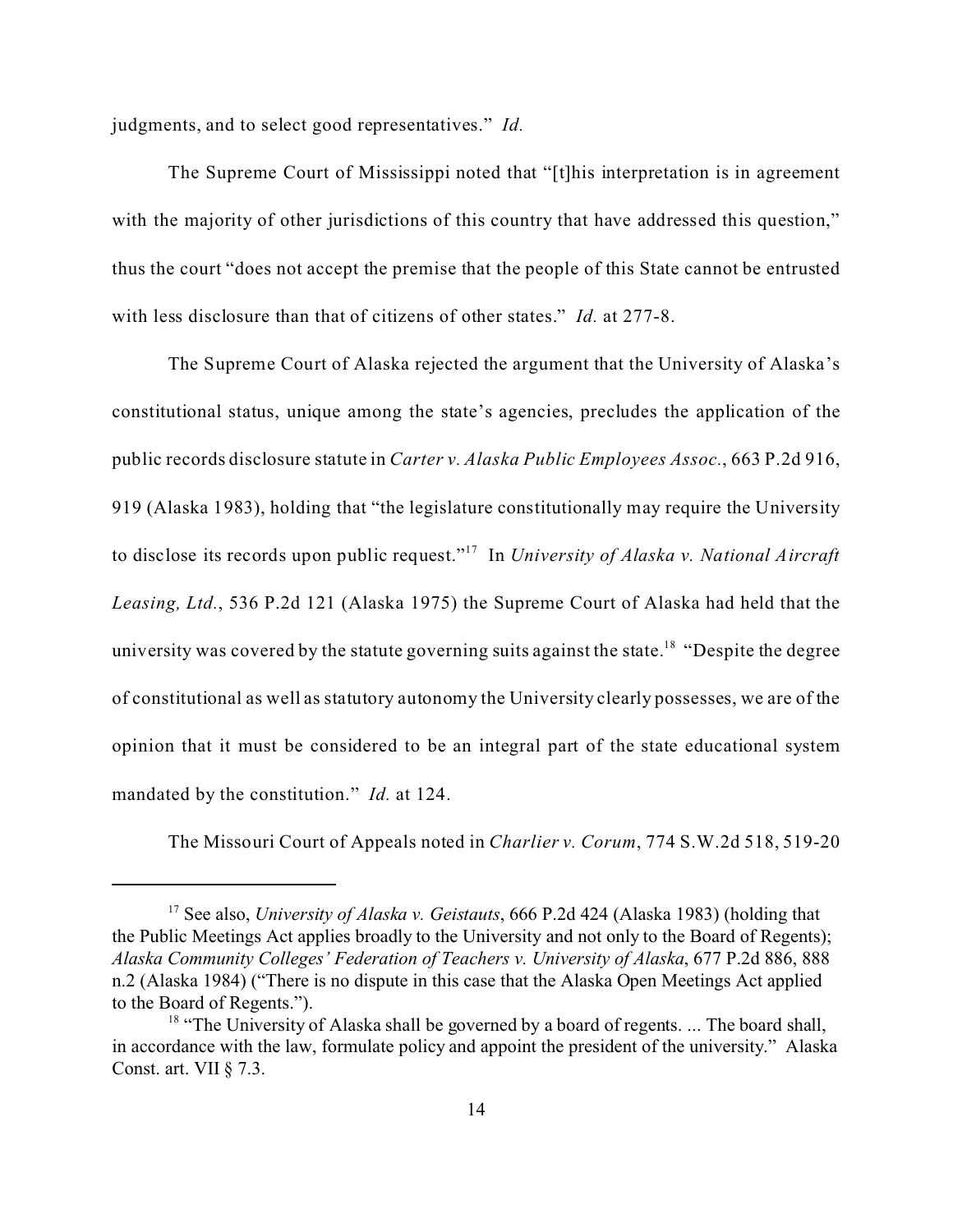(Mo. Ct. App. 1989), that the legislature had amended the Sunshine Law to specifically include records of the constitutionally created board of curators after a previous decision of the Court of Appeals, *Tribune Publishing Co. v. The Curators of the University of Missouri*, 661 S.W.2d 575 (Mo. Ct. App. 1984).<sup>19</sup> *Tribune Publishing Co.* recognized the board's constitutional origin, but held that "the Board of Curators cannot meet under the guise of an informal social meeting to circumvent the 'Sunshine Law.'" *Id.* at 585, n.3. The court found however that certain of the board's records were not public under the definition of "public governmental body" in the act. *Id*. The *Charlier* court noted that the legislature corrected this oversight. 774 S.W.2d at 519-20.

The Supreme Court of Oklahoma held that the Open Meeting Law applied to the board of regents because of its constitutional origin in *Carl v. Board of Regents of the University of Oklahoma*, 577 P.2d 912, 915 (Okla. 1978).<sup>20</sup>

The North Carolina Court of Appeals held that the Open Meetings Law applied to the university's undergraduate court in *DTH Publishing Corp. v. The University of North Carolina*, 496 S.E.2d 8, 10 (N.C. Ct. App. 1998). The court rejected the university's argument that the law only applied to university bodies appointed by the Board of Trustees.<sup>21</sup>

<sup>&</sup>lt;sup>19</sup> "The government of the state university shall be vested in a board of curators." Mo. Const. art. IX  $\S 9(a)$ . "The Board of Curators is sui generis; by constitutional mandate it is a separate entity given the status of a public governmental body." *Tribune Publishing Co.*, 661 S.W.2d at 579.

<sup>&</sup>lt;sup>20</sup> "The government of the University of Oklahoma shall be vested in a Board of Regents." Okla. Const. art. XIII § 8.

<sup>&</sup>lt;sup>21</sup> "The General Assembly shall provide for the selection of trustees of The University of North Carolina ... in whom shall be vested all of the privileges, rights, franchises, and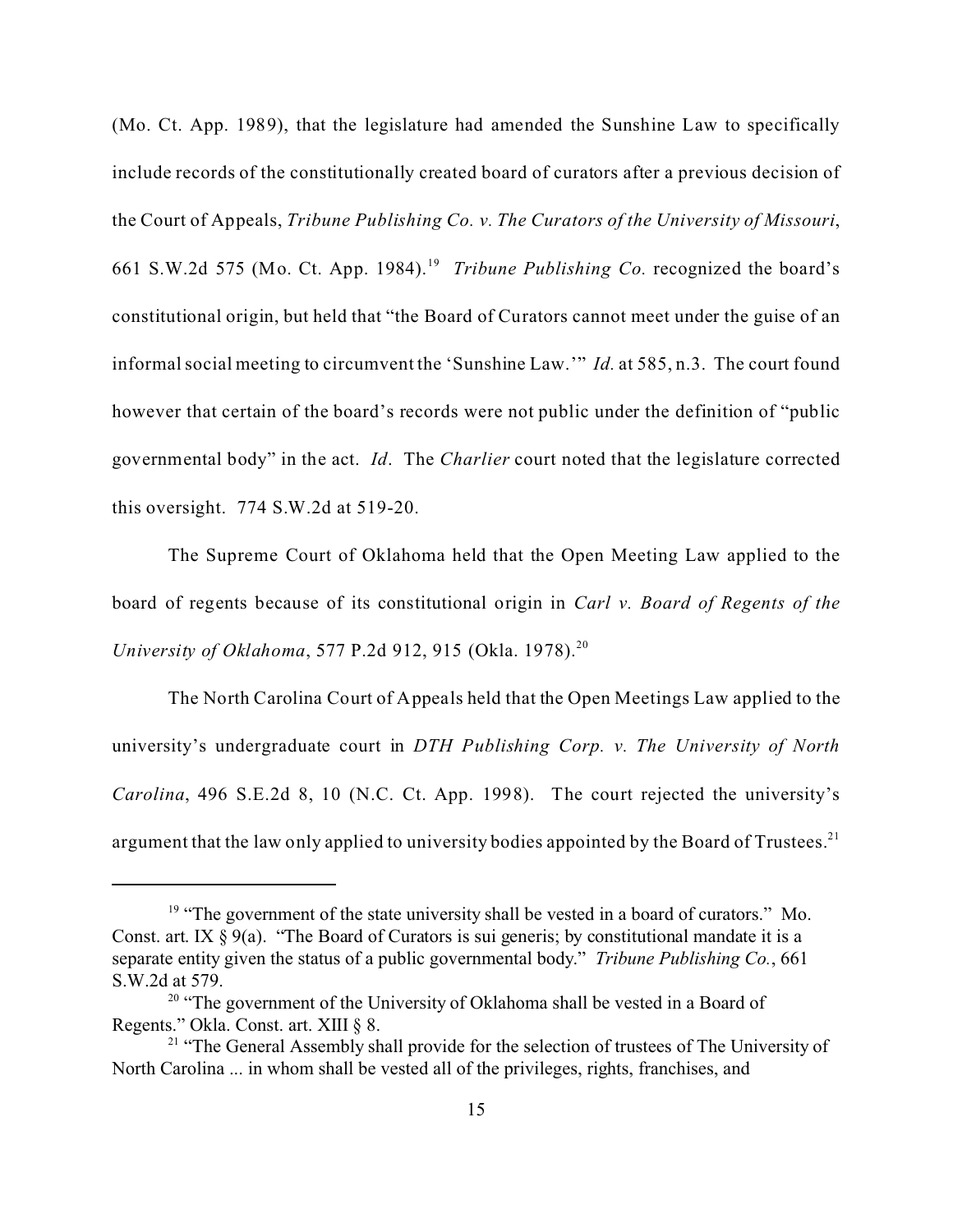The Supreme Court of California in *The Regents of the University of California v. Superior Court*, 976 P.2d 808, 822 (Cal. 1999), and the Court of Appeals of Louisiana in *Phillips v. Board of Supervisors of Louisiana State University*, 391 So.2d 1217, 1218 (La. Ct. App. 1980), both applied open government laws to their constitutionally created university boards, although in both states an open government provision is also included in the state constitution.

### **C. The Michigan Decision Should Not Be Followed by This Court**

In light of the numerous other cases applying open government laws such as the OML and MGDPA to constitutionally created university boards and other constitutional offices, both in the context of university presidential searches and in other contexts, the Supreme Court of Michigan's decision in *Federated Publications* gives inadequate weight to the important public interest in open government and should not be followed by this Court.

Furthermore, *Federated Publications* is distinguishable from this case because the Board of Trustees of Michigan State University operates under a more absolute constitutional mandate than that which governs the Regents of the University of Minnesota. The Michigan board is "the highest form of juristic person known to the law, a constitutional corporation of independent authority, which within the scope of its functions, is co-ordinate with and equal to that of the legislature." 594 S.W.2d at 496, n.8. This absolute grant of authority is

endowments heretofore granted to or conferred upon the trustees of these institutions. The General Assembly may enact laws necessary and expedient for the maintenance and management of The University of North Carolina," N.C. Const. art. VII § 8.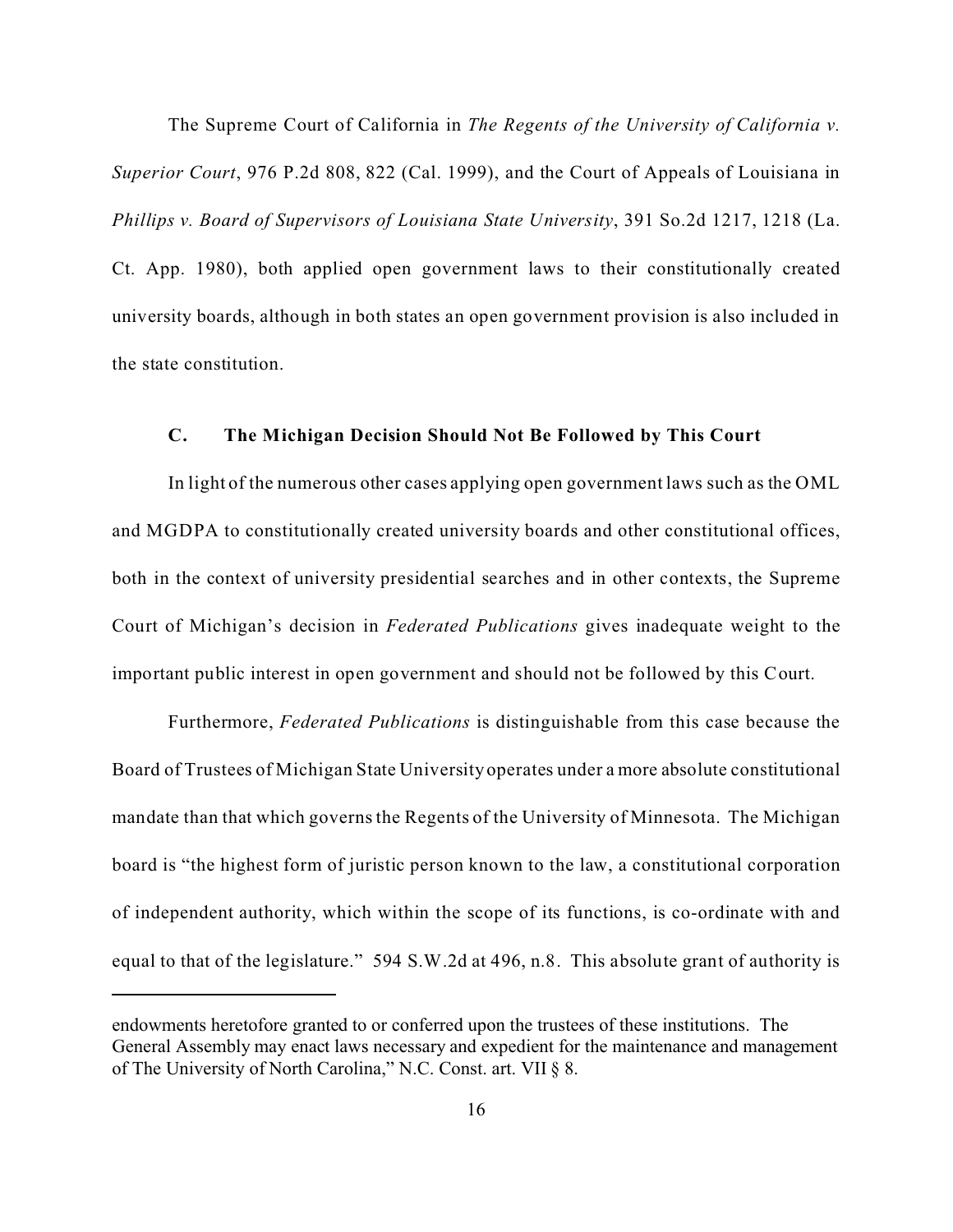inconsistent with the balance between Regent and Legislative authority established by the precedents of this Court, as discussed below.

## **III. The Minnesota Constitution Provides for a Balance Between Board of Regents Autonomy and Legislative Control**

The Minnesota Constitution does not grant absolute, unfettered authority to the Board of Regents to determine what laws will or will not apply to the university. It grants the Regents considerable autonomy, but also provides avenues for legislative oversight. Laws of general applicability such as the OML and MGDPA, not directed at usurping the Regents' constitutionally granted authority, are properly applied to the university, as this Court recognized when it said that the OML applied to the Regents in *Winberg v. University of Minnesota*, 499 N.W.2d 799, 801-2 (Minn. 1993).

Section 9 of the University Charter, given constitutional status by Article XIII § 3 of the Constitution of the State of Minnesota, provides that "The Regents shall have power, and it shall be their duty to enact laws for the government of the University; to elect a Chancellor, who shall be ex-officio, President of the Board of Regents**."**

This Court, in *State ex rel. University of Minnesota v. Chase*, 175 Minn 259, 266, 220 N.W. 951, 954 (1928)**,** interpreted the above language as meaning:

the people of the state, speaking through their Constitution, have invested the regents with a power of management of which no Legislature may deprive them. *That is not saying that they are the rulers of an independent province or beyond the lawmaking power of the Legislature*. But it does mean that the whole executive power of the University having been put in the regents by the people, no part of it can be exercised or put elsewhere by the Legislature.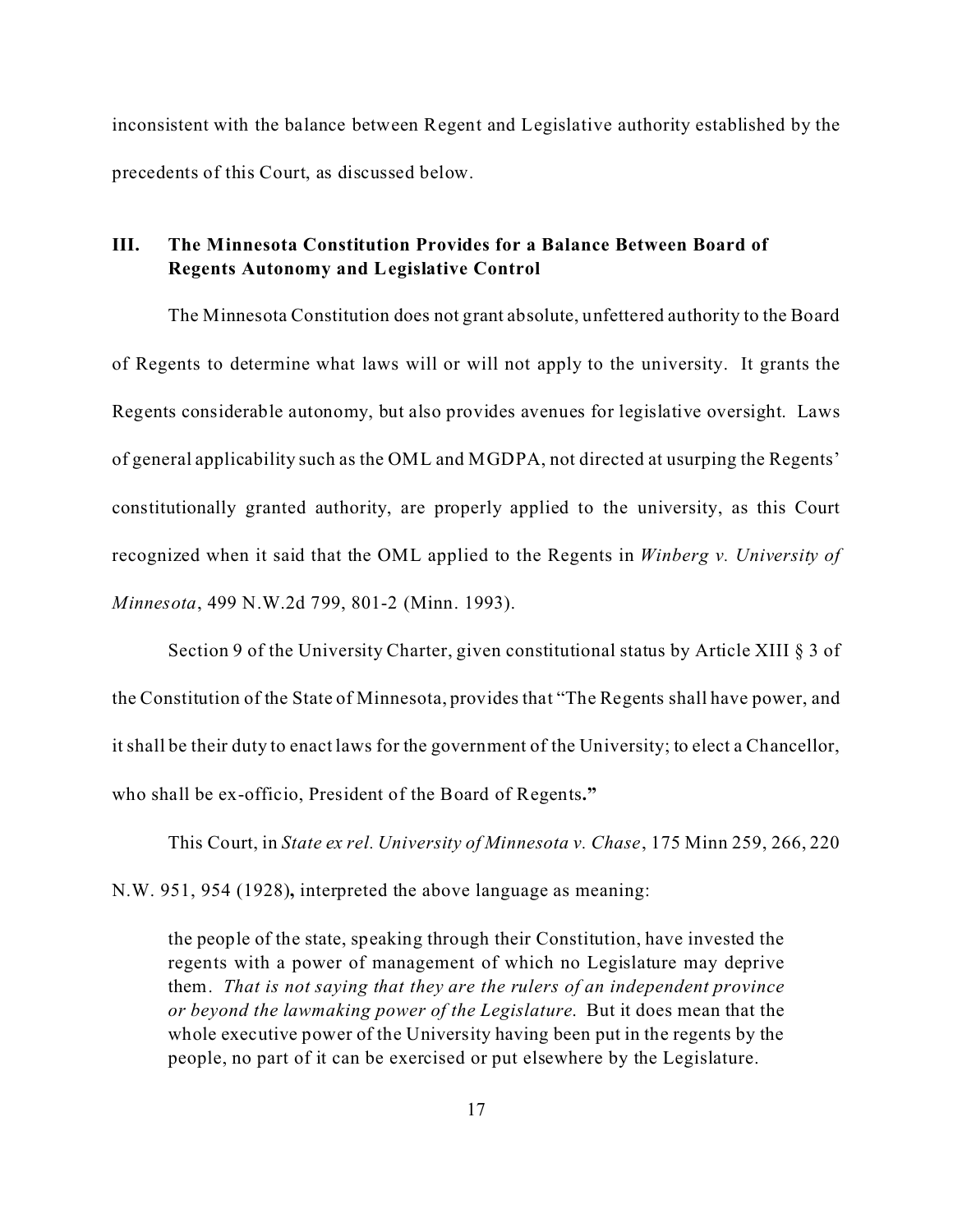(emphasis added). *Chase* explained a dichotomy of Regent and Legislative power, saying "at one extreme, the Legislature has no power to make effective, in the form of law, a mere direction of academic policy or administration. At the other extreme it has the undoubted right within reason to condition appropriations as it sees fit." *Id.* at 954.Between these two extremestherefore, it is possible for the Regents to adopt policies and the Legislature to enact laws.

This balance between Regent and Legislative authority was again recognized in *Fanning v. University of Minnesota*, 183 Minn. 222, 236 N.W. 217 (1931), and in *Regents of the University of Minnesota v. Lord*, 257 N.W.2d 796 (Minn. 1977).

The people by their Constitution chose to perpetuate the government of the university ... and the powers they gave are not subject to legislative or executive control; nor can the courts at the suit of a taxpayer interfere with the board while governing the university in the exercise of its granted powers. *This does not mean that the people created a corporation or institution which is above the law*.

*Fanning*, 236 N.W. at 219 (emphasis added). "[A]fter all, when the theorizing as to the relationship of the board and the university and the state is at an end, the university is the people's university. It does not rule; it serves." *Id.* "This power given to the university is separate and complete and is, by necessity, denied to the legislature. This is not to say that the university is above the law." *Lord*, 257 N.W.2d at 798.

The aforementioned cases establish that the Legislature has the ability to enact laws that affect the Regents. Thus, while the Legislature may not enact laws that usurp the constitutionally granted duties and powers of the Regents, the Regents are not beyond laws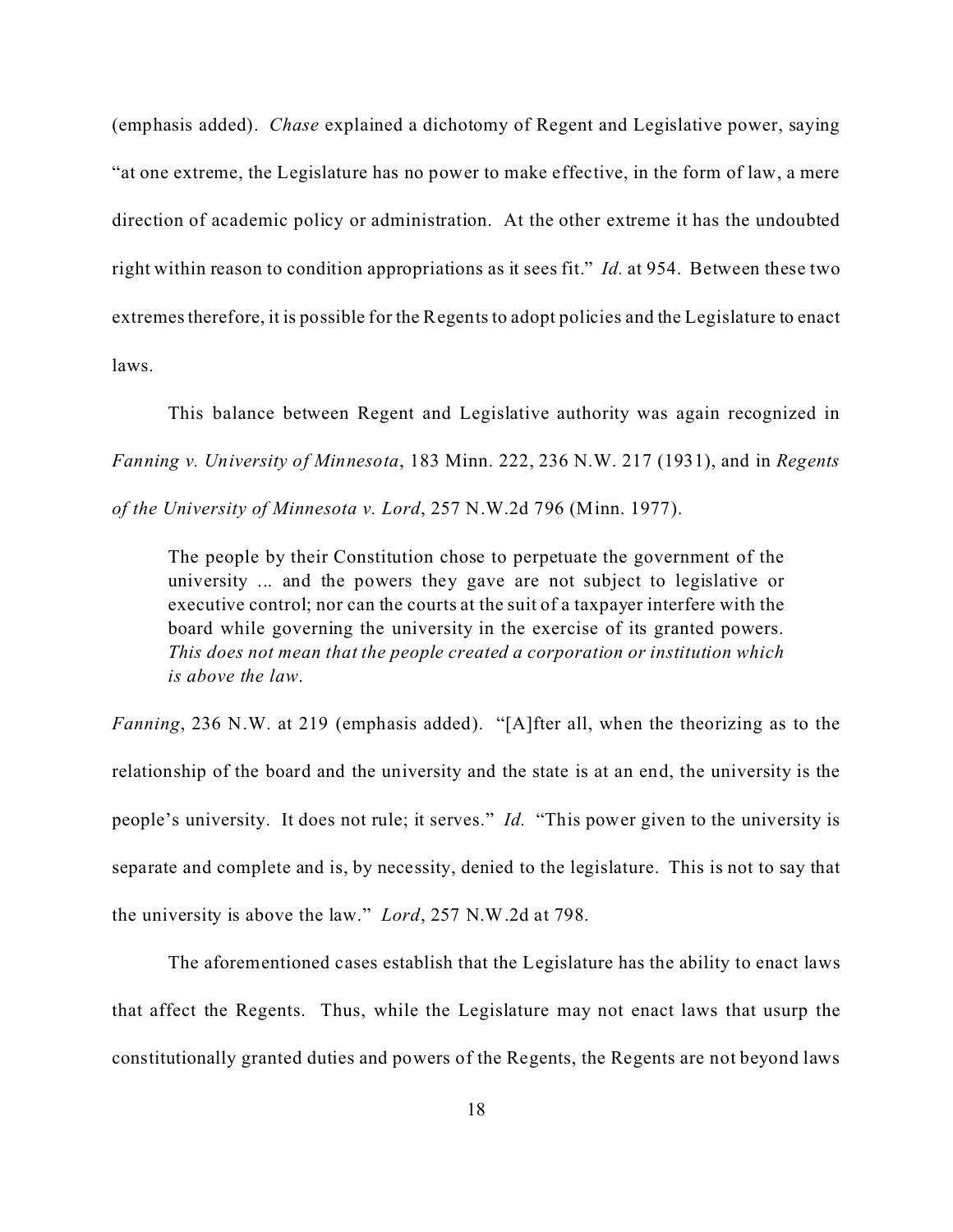of general applicability, such as the OML and MGDPA, that are not targeted at those constitutional duties, even though they may have an effect on them. To hold otherwise, and rule that any general law that may have an effect upon the Regents is invalid as applied to them, would mean that Minnesota's laws regarding contract, fraud, employment and possibly other areas could not apply to the University, leaving the Regents free to violate these laws as they see fit in exercising their constitutional duties. This is beyond what the constitution as interpreted by this Court permits them to do.

This ability of the Legislature to enact laws that affect the University was recognized in *Winberg v. University of Minnesota*, 499 N.W.2d. Although it rejected the application of the Veterans Preference Act to the University, this Court held that the Legislature could apply such laws to the University when it referenced the University more specifically:

The legislature recognizes the University's unique constitutional status and, in the great majority of laws it passes affecting the University, it expressly includes or excludes the University or its board of regents as subject to or not subject to the law. Thus, if the legislature had intended the Veterans Preference Act to apply to the University of Minnesota, it most likely would have included the University by specific reference.

*Id.* at 801-2. In holding that the term "political subdivision" in the Veteran's Preference Act did not encompass the University, this Court contrasted the term "public body" as used in the OML as a broader term that did encompass the University. *Id.*

In addition to this specific reference to the OML applying to the University in *Winberg*, the language of both the OML and the MGDPA satisfy *Winberg's* specificity requirement.The OML applies to a "public body." Minn. Stat. § 13D.01.(a)(6). As pointed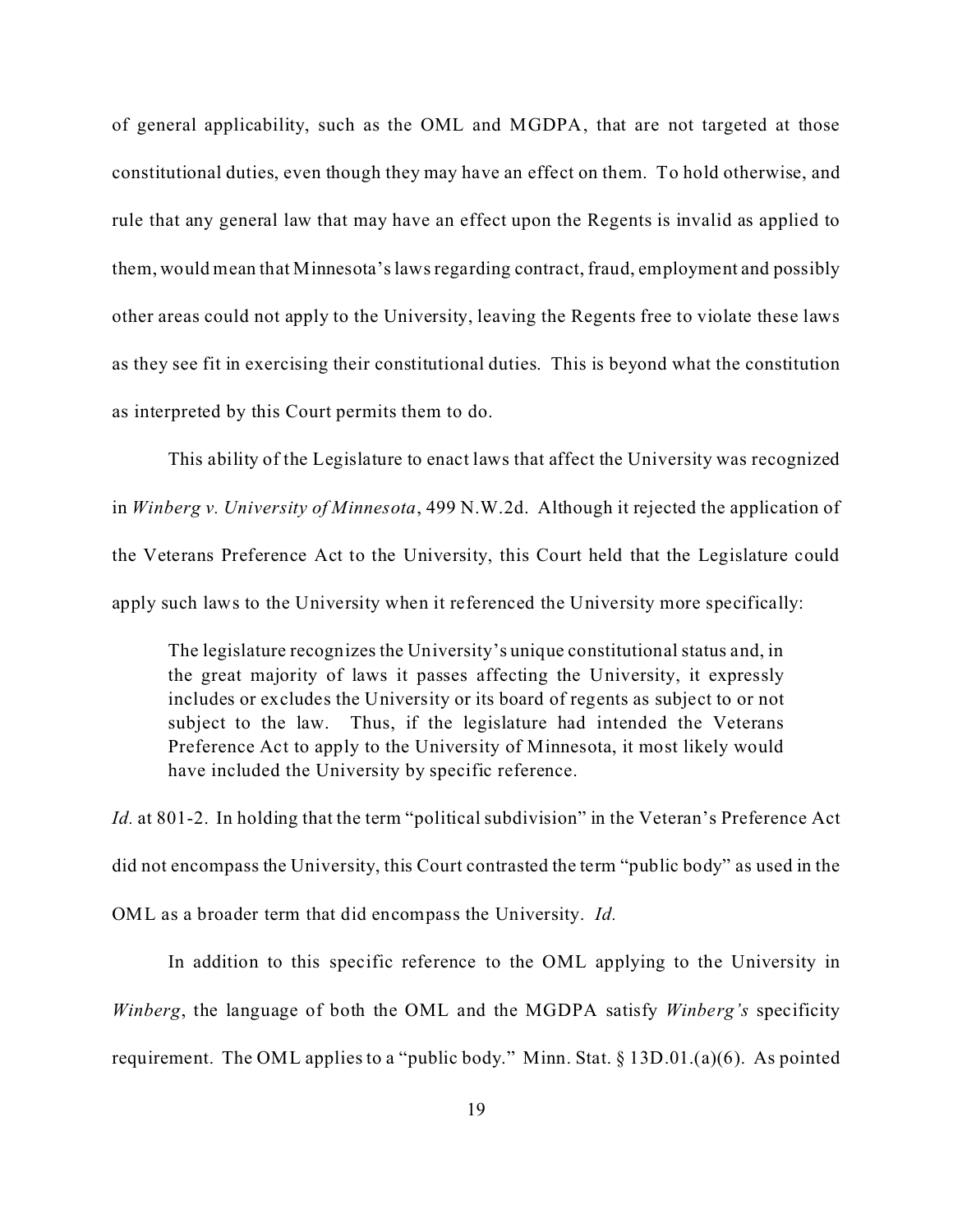out by *Winberg* above and as admitted by the University itself in *Zahavy v. University of Minnesota,* 544 N.W.2d 32, 42 (Minn. Ct. App. 1996), the University is a public body to which the OML therefore applies. The MGDPA refers to the University by name. Minn. Stat. § 13.02. Subd. 17.

The Court of Appeals has repeatedly recognized that the OML applies to the University**,** as it did again in ruling in this case. In denying a professor's challenge to action taken by the Regents in closed session in *Zahavy*, the Court of Appeals applied an exception to the OML, but noted "The University does not dispute it is a public body whose Board of Regents is subject to the open meeting law." 544 N.W.2d at 42.In *The Minnesota Daily v. The University of Minnesota*, 432 N.W.2d 189 (Minn. Ct. App. 1989), even when it found that the OML did not apply to the Presidential Search Advisory Committee because the committee did not fit the definition of bodies covered by the act, the Court of Appeals said its holding would not subvert the application of the OML to the Board of Regents.

The regents cannot avoid public comment on a controversial matter by delegating the choice of a president to PSAC. We are mindful of the *Daily's* concern that PSAC will recommend only one finalist, thereby effectively closing the entire selection process. The University's counsel has assured this court that will not occur and all finalists will be interviewed at an open meeting.

432 N.W.2d at 194.

The Regents themselves have used the MGDPA in order to shield themselves from liability. In *Kobluck v. Regents of the University of Minnesota*, No. C8-97-2264 1998 WL 297525 (Minn. Ct. App. June 9, 1998)(unpublished decision), a former university employee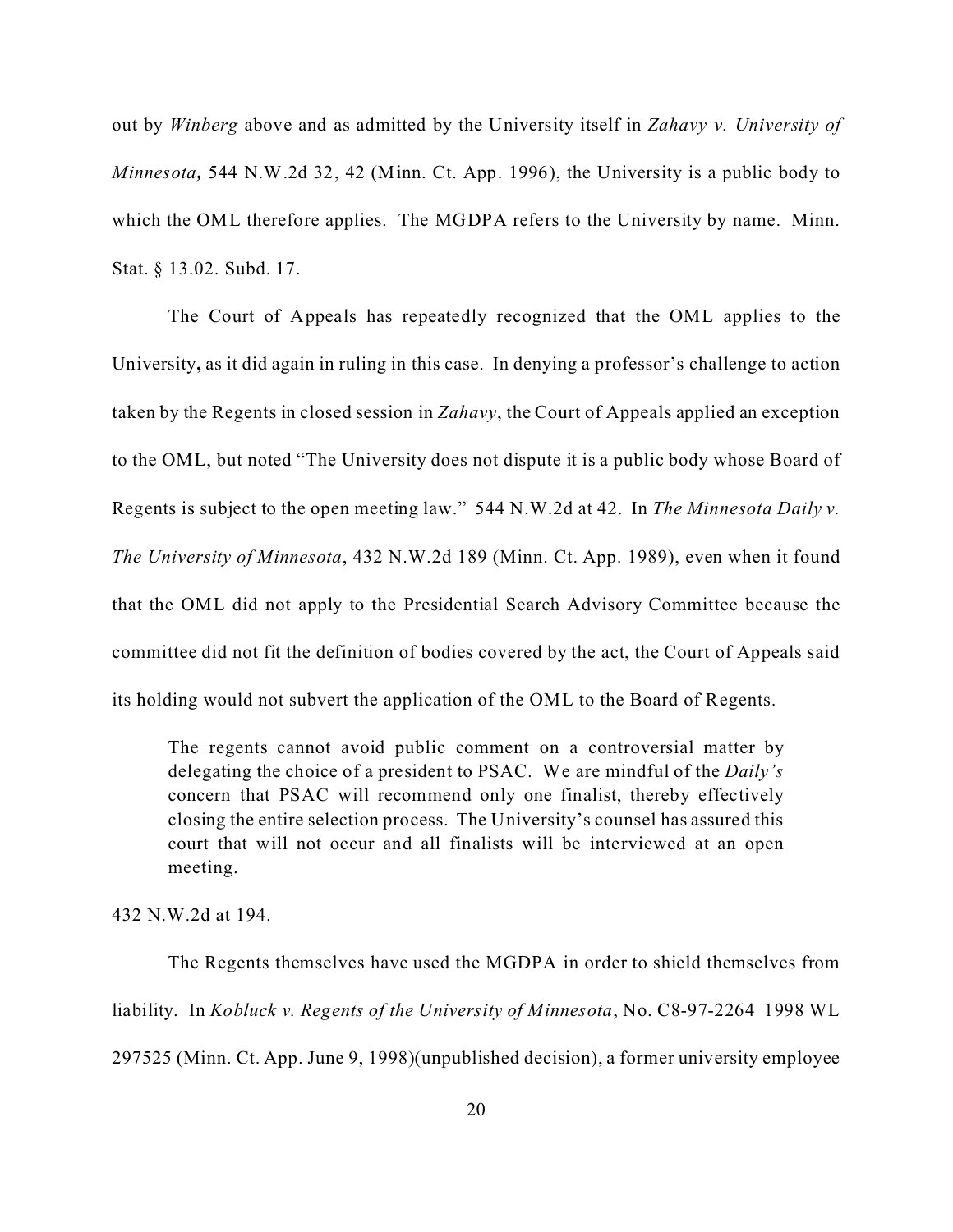sued the Regents for defamation and violation of the MGDPA when the University released documents concerning the employee's denial of tenure. The Court of Appeals denied the claim, holding that "The University's disclosure of the contents of a public document is not a violation of the Data Practices Act. The district court erred in denying summary judgment on this claim." *Id.* at 5.The Regents should not be permitted to use the MGDPA as a shield from liability, but then claim it does not apply to them when a citizen wishes to use it to request information.

#### **CONCLUSION**

Accordingly, *amici* respectfully request that this Court affirm the decision of the court of appeals, declare that the Petitioners are subject to the OML and the MGDPA, and require them to disclose the finalist data immediately.

Dated: December 19, 2003

Respectfully submitted,

 $By_$ 

Lucy A. Dalglish (Minn. Reg. #257400) Grant D. Penrod 1815 North Fort Myer Drive, Suite 900 Arlington, VA 22209 Telephone: (703) 807-2100

*Attorney for Amici Curiae Reporters Committee for Freedom of the Press and Student Press Law Center*